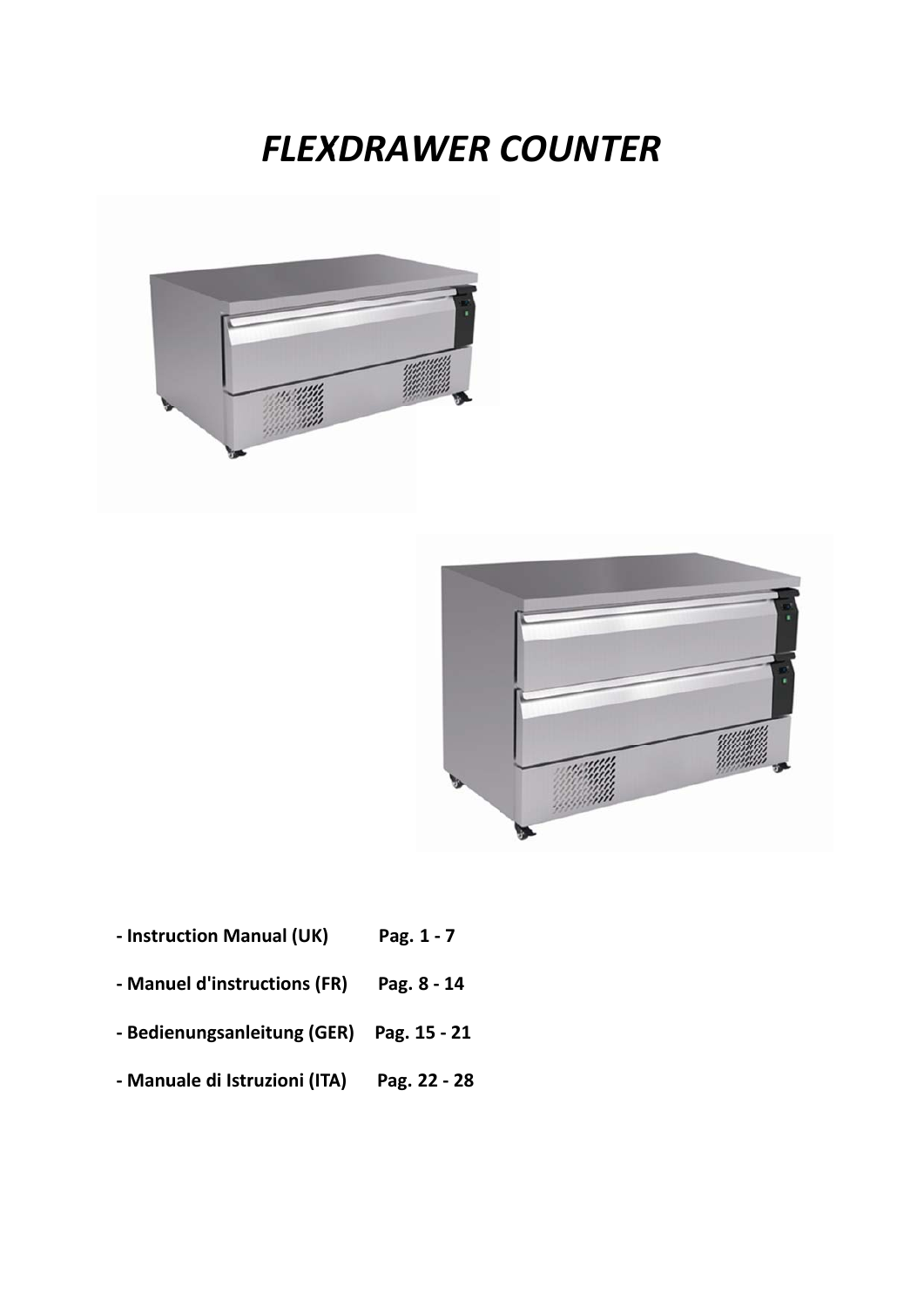UK

Please take a few moments to carefully read through this manual.

Correct maintenance and operation of this machine will provide the best possible performance from our product.

# **Safety Tips**

- · Position on a flat, stable surface.
- A service agent/qualified technician should carry out installation and any repairs if required. Do not remove any components or service panels on this product.
- Consult Local and National Standards to comply with the following:
- Health and Safety at Work Legislation
- EN Codes of Practice
- Fire Precautions
- IEE Wiring Regulations
- Building Regulations
- . DO NOT use jet/pressure washers to clean the appliance.
- . DO NOT use the appliance outside.
- DO NOT use this appliance to store medical supplies.
- DO NOT use electrical appliances inside the appliance (e.g. heaters, ice cream makers etc.)
- . DO NOT stand or support yourself on the base, drawers or doors.
- . DO NOT allow oil or fat to come into contact with the plastic components or door seal. Clean immediately if contact occurs.
- . Bottles that contain a high percentage of alcohol must be sealed and placed vertically in the refrigerator.
- Always carry, store and handle the appliance in a vertical position and move by holding the base of the appliance.
- Always switch off and disconnect the power supply to the unit before cleaning.
- Keep all packaging away from children. Dispose of the packaging in accordance with the regulations of local authorities.
- If the power cord is damaged, it must be replaced by a agent or a recommended qualified technician in order to avoid a hazard.
- This appliance is not intended for use by persons (including children) with reduced physical, sensory or mental capabilities, or lack of experience or knowledge, unless they have been given supervision or instruction concerning the use of the appliance by a person responsible for their safety.
- . We recommend that this appliance is PAT tested on an annual basis to ensure the product remains safe.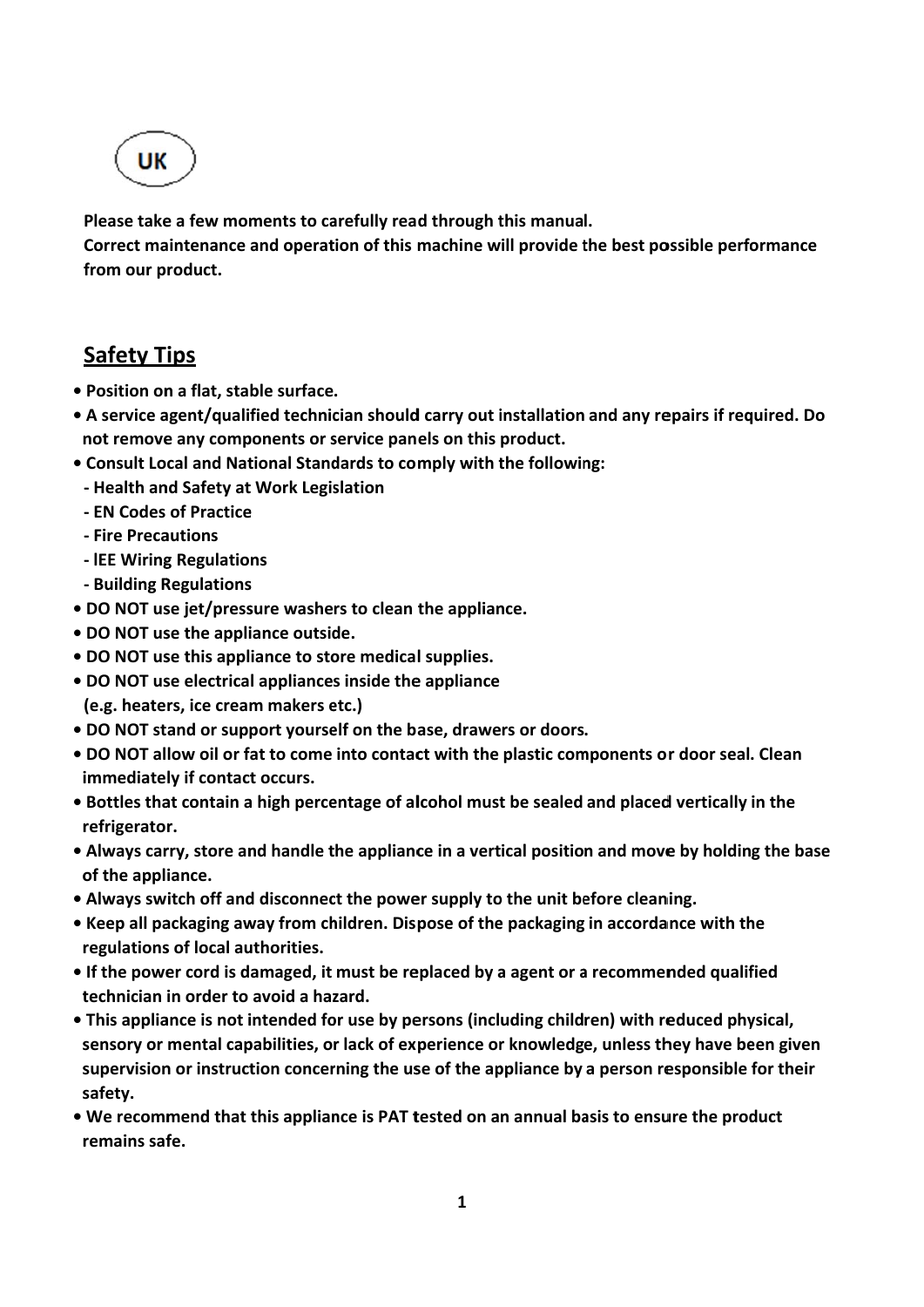# **Caution Risk of Fire**

- **ï Do not store explosive substances such as aerosol cans with a flammable propellant in this appliance.**
- **ï Warning: Keep all ventilation openings clear of obstruction. Unit should not be boxed in without adequate ventilation.**
- **ï Warning: Do not use mechanical devices or other means to accelerate the defrosting process, other than those recommended by the manufacturer.**
- **ï Warning: Do not damage the refrigerant circuit.**
- **ï Warning: Do not use electrical appliances inside the food storage compartments of the appliance, unless they are the type recommended by the manufacturer.**

# **Installation**

Note: If the unit has not been stored or moved in an upright position, let it stand upright for **approximately 12 hours before operation. If in doubt allow to stand.**

- **1. Remove the appliance from the packaging. Make sure that all protective plastic film and coatings are thoroughly removed from all surfaces.**
- **2. Maintain a distance of 20cm (7 inches) between the unit and walls or other objects for ventilation.**
- **3. Set the brakes on the castors to keep the appliance in position**

**NEVER LOCATE NEXT TO OR NEAR A HEAT SOURCE.**

**Note: Before using the appliance for the first time, clean the interior with soapy water.**

# **Operation**

#### **Storing Food**

**To get the best results from your appliance, follow these instructions:**

- **ï Only store foodstuffs in the appliance when it has reached the correct operating temperature.**
- **ï Do not place uncovered hot food or liquid inside the appliance.**
- **ï Wrap or cover food where possible.**
- **ï Do not obstruct the fans inside the appliance.**
- **ï Avoid opening the doors for prolonged periods of time.**

#### **Turn On**

- **1. Ensure the power switch is set to [0] and turn on at the socket.**
- **2. Switch on the Power [I]. The current temperature within the appliance is displayed.**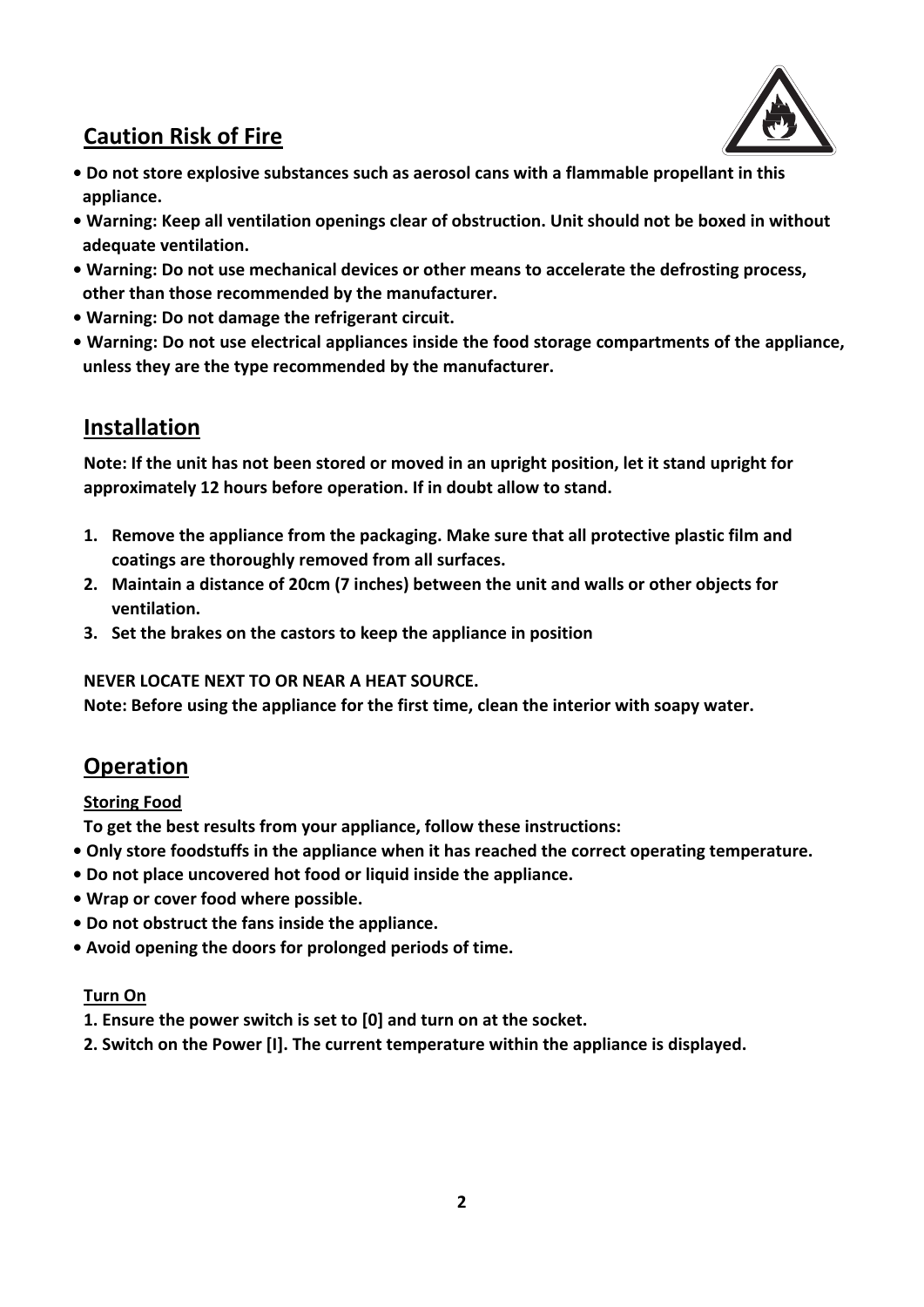# **Control Panel**



# **Set the Operating Temperature**

- 1. Press the SET button for 3 seconds. The display will flash.
- 2. Press the  $\triangle$  or  $\triangledown$  buttons to display the required temperature.
- 3. Press the SET button to store the temperature.

# **Manual Defrost**

- The appliance will automatically run a defrost cycle every six hours.
- To manually defrost the appliance: Press and hold the defrost button \*\*\*\* for 2 seconds to begin a manual defrost. The defrost light illuminates.

# Select the chiller/freezer mode

Press the mode selecting button (R/F) to select the desired mode.

| Mode         | <b>Display</b> |
|--------------|----------------|
| Chiller mode | ПF             |
| Freezer mode |                |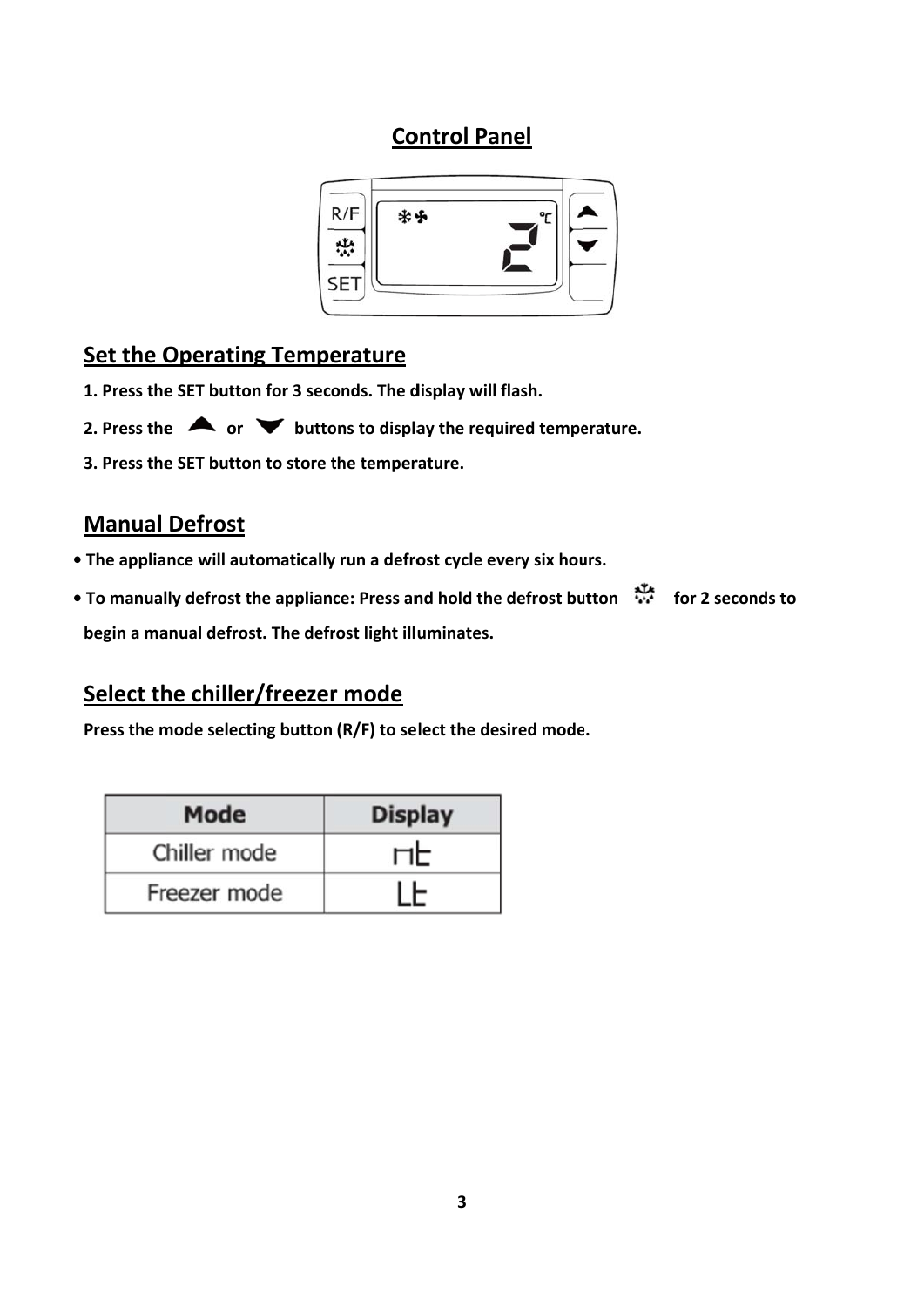# **Cleaning, Care & Maintenance**

**Defrost appliance at least every 3 months, more often if required.** 

**Switch off and disconnect from the power supply before cleaning.**

- **ï Clean the interior of the appliance as often as possible.**
- **ï Do not use abrasive cleaning agents. These can leave harmful residues.**
- **ï Clean the door seal with warm soapy water.**
- **ï Always wipe dry after cleaning.**
- **ï Do not allow water used in cleaning to run through the drain hole into the evaporation pan.**
- **ï Take care when cleaning the rear of the appliance. Sharp edges can cut.**
- **ï A agent or qualified technician must carry out repairs if required. Stainless Steel Care**

**To maintain the stainless steel exterior of your item, please consider the following information:**

#### *Never:*

- **ï Use abrasive Scourers or scrubbing pads, etc.**
- **ï Use Chlorinated or acidic detergents**
- **ï Allow anything e.g. food, dirt, cleaning chemicals to remain on the surface for longer than necessary, clean them off right away.**
- **ï Allow the surface to remain wet.**

#### *Do:*

- **ï Clean often.**
- **ï Use soft Cloths or plastic Scourers.**
- **ï Rub with the grain of the metal, rather than across it.**
- **ï Use detergents and polish designed for cleaning Stainless Steel.**
- **ï Ensure that the cleaning products are washed off fully and that the steel is left dry.**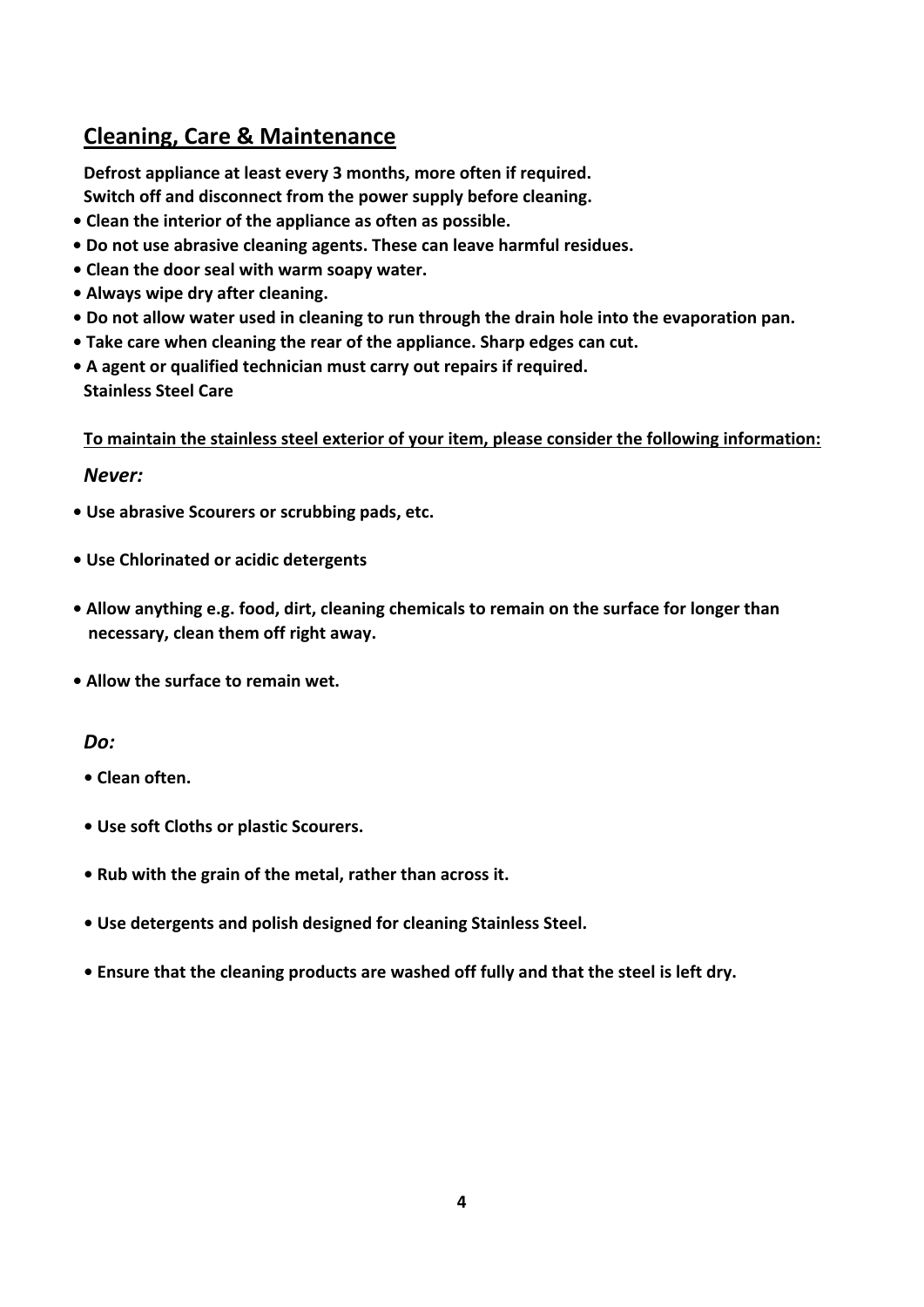# **Routine Maintenance**

#### **Condenser Cleaning**

- The condenser is part of the refrigeration system. The condenser requires monthly cleaning.
- Always disconnect power supply before carrying out Routine Maintenance.
- Failure to clean the condenser will reduce the performance and life of your unit and may invalidate your warranty
- These models have a removable filter which can be cleaned with a vacuum cleaner.

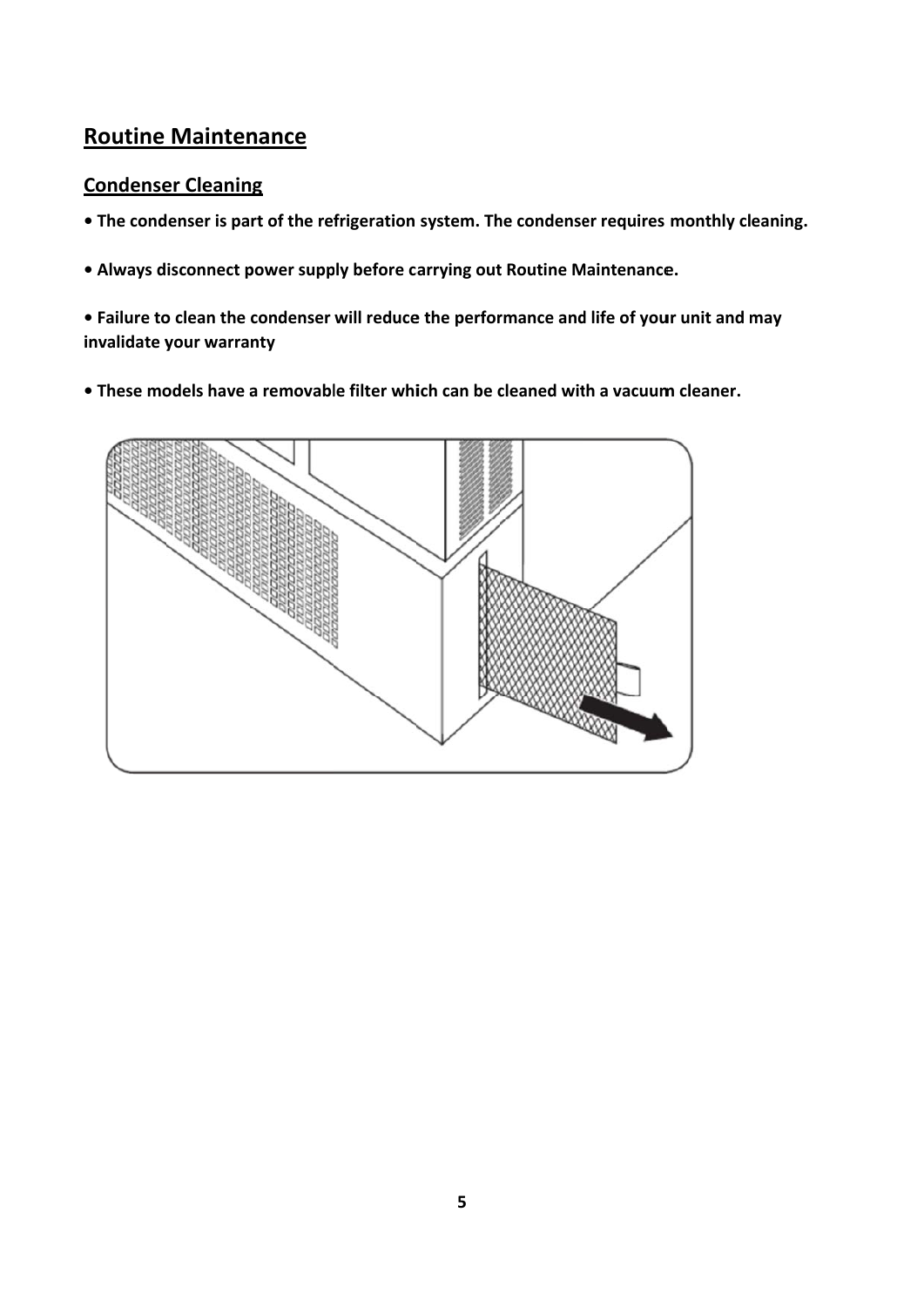# **Trouble shooting**

**If your equipment appliance develops a fault, please check the following table before making a call to the Helpline.**

| <b>Fault</b>                                                           | <b>Probable Cause</b>                                                                               | <b>Solution</b>                                                        |
|------------------------------------------------------------------------|-----------------------------------------------------------------------------------------------------|------------------------------------------------------------------------|
| The appliance                                                          | The unit is not turned on                                                                           | Check if the unit is correctly plugged and turned on                   |
|                                                                        | Plug and lead are damaged                                                                           | <b>Call a qualified Technician</b>                                     |
| is not                                                                 | Fuse in the plug is broken                                                                          | <b>Replace the fuse</b>                                                |
| working                                                                | <b>Power Supply</b>                                                                                 | Check power supply                                                     |
|                                                                        | Internal wiring fault                                                                               | <b>Call a qualified Technician</b>                                     |
|                                                                        | Too much ice on the evaporator                                                                      | <b>Defrost the appliance</b>                                           |
|                                                                        | <b>Condenser is blocked with dust</b>                                                               | Clean the condenser's filter                                           |
| The appliance<br>turns on<br>but the<br>temperature is<br>too high/low | Doors are not properly shut                                                                         | Check the doors if are shut and if the seals are not<br>damaged        |
|                                                                        | Appliance is located near a heat<br>source or the air flow to the<br>condenser is being interrupted | Move the product to a more suitable location                           |
|                                                                        | Ambient temperature is too high                                                                     | Increase the ventilation or move the appliance<br>to a cooler location |
|                                                                        | Unsuitable foods are inside the<br>appliance                                                        | Remove any foods that are too hot or that maybe<br>obstruct the fan    |
|                                                                        | <b>Appliance is overloaded</b>                                                                      | Reduce the amount of stored food in the appliance                      |
| The appliace is<br>leaking water                                       | The appliance is not properly<br>levelled                                                           | Adjust the feet's screw to level the appliance<br>(if applicable)      |
|                                                                        | The discharge outlet is blocked                                                                     | Clear the discharge outlet                                             |
|                                                                        | The moving of water to the drain<br>is obstructed                                                   | Clear the floor of the appliance (if applicable)                       |
|                                                                        | The water container is damaged                                                                      | <b>Call a qualified Technician</b>                                     |
|                                                                        | The drip tray is overflowing                                                                        | Empty the drain tray (if applicable)                                   |
| The appliace is<br>unusually loud                                      | Loose nut/screw                                                                                     | Check and tighten the nuts and screws                                  |
|                                                                        | The appliance has not been<br>installed in a level or in a stable<br>position                       | Check the installation position and change it if<br>necessary          |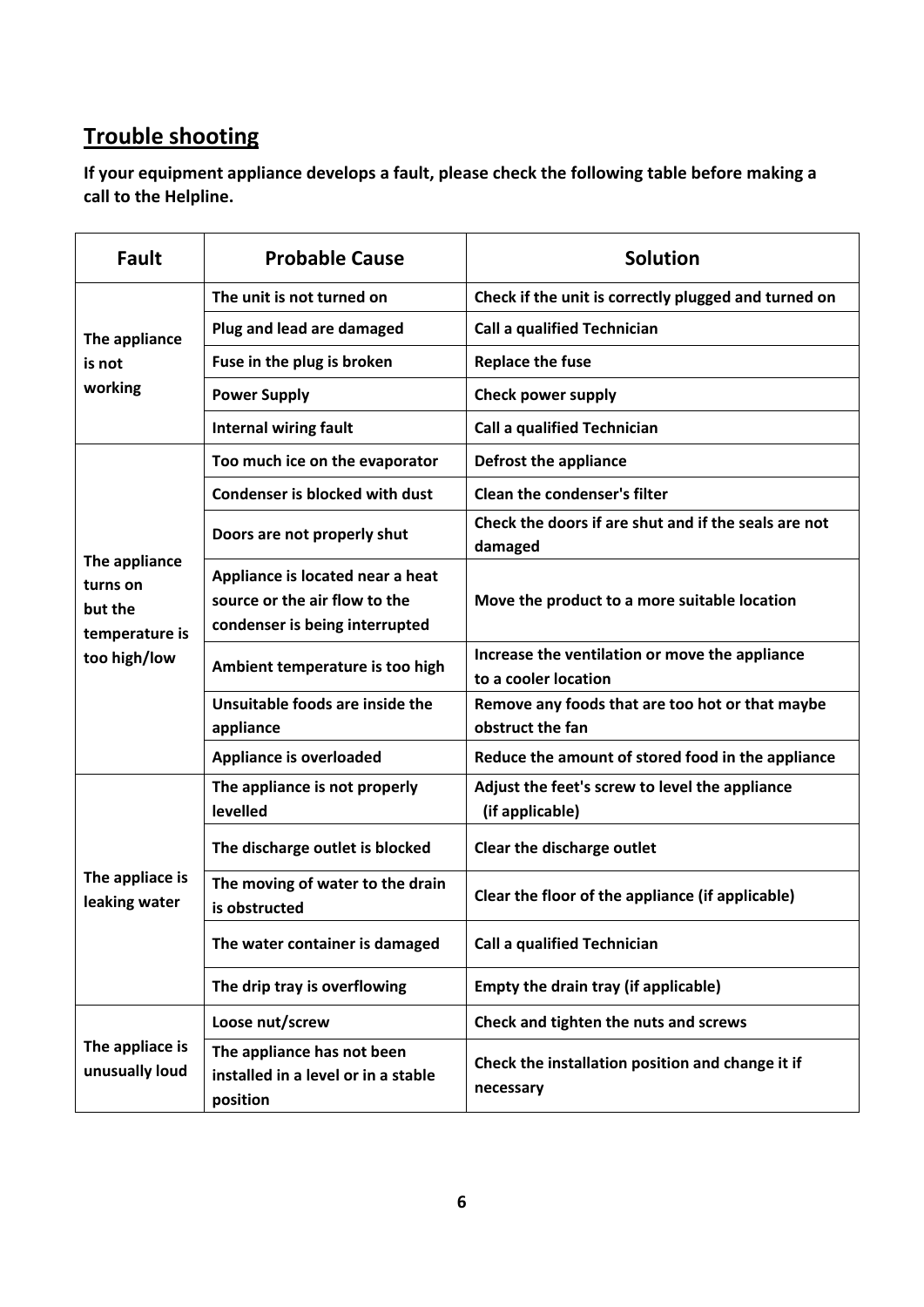# **Electrical Wiring**

The plug is to be connected to a suitable mains socket. This appliance is wired as follows:

- Live wire (colored brown) to terminal marked L
- . Neutral wire (colored blue) to terminal marked N
- Earth wire (colored green/yellow) to terminal marked E

This appliance must be earthed.

If in doubt consult a qualified electrician.



Electrical isolation points must be kept clear of any obstructions. In the event of any emergency disconnection being required they must be readily accessible.

# **Disposal**

EU regulations require refrigeration product to be disposed of by specialist companies who remove or recycle all gasses, metal and plastic components.

Consult your local waste collection authority regarding disposal of your appliance.

Local authorities are not obliged to dispose of commercial refrigeration equipment but maybe able to offer advice on how to dispose of the equipment locally.

Alternatively call the helpline for details of national disposal companies within the EU.

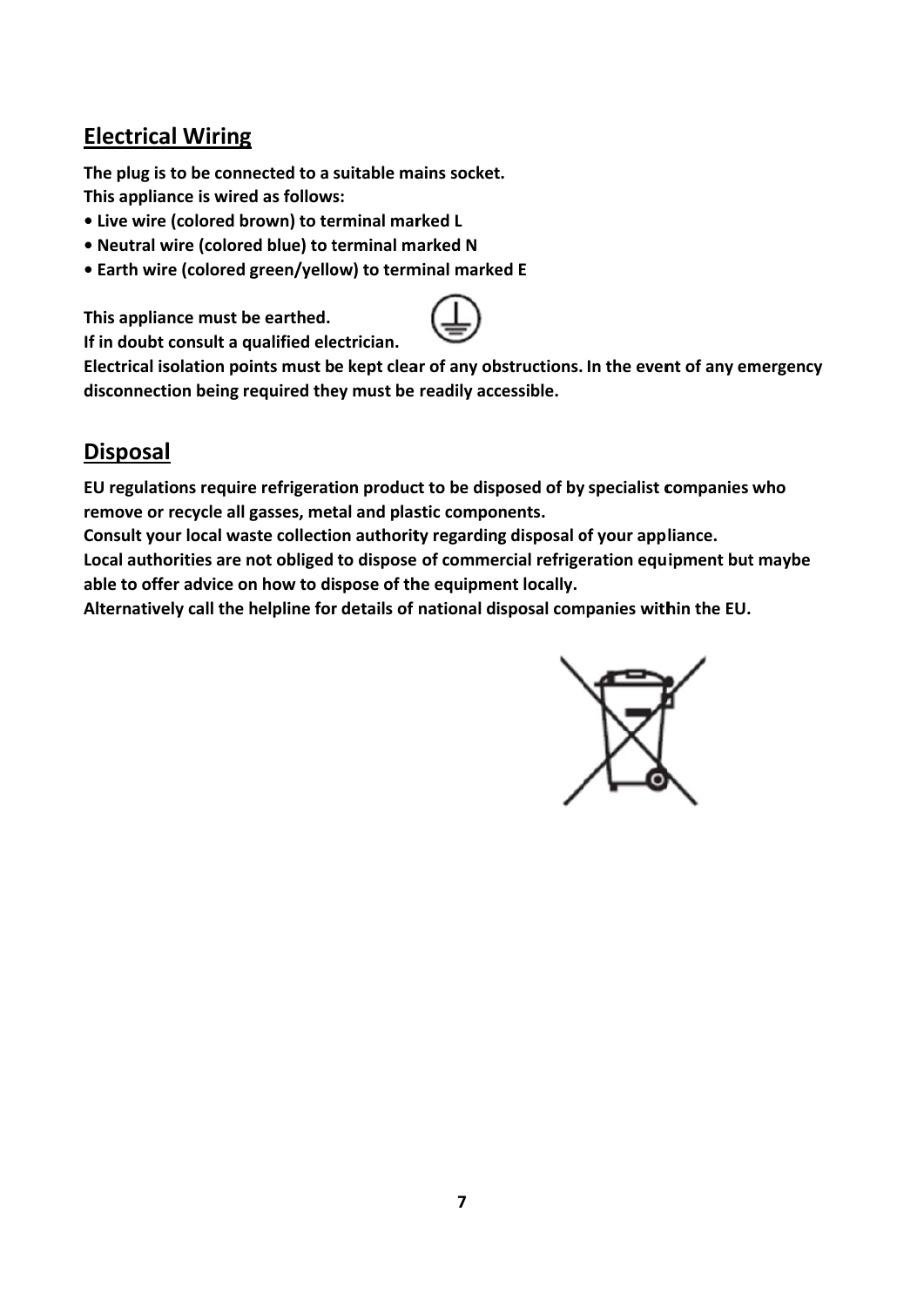**Français** 

Veuillez prendre quelques minutes pour lire attentivement ce manuel.

La maintenance et le fonctionnement corrects de cette machine fourniront les meilleures performances possibles de notre produit.

# Conseils de sécurité

- · Placez-le sur une surface plane et stable.
- · Un technicien qualifié doit effectuer l'installation et toute réparation, si nécessaire. Ne retirez aucun composant ni panneau de service sur ce produit.
- Consultez les normes locales et nationales pour vous conformer aux exigences suivantes:
- Législation en matière de santé et de sécurité au travail
- codes de conduite FN
- Mesures de lutte contre l'incendie
- Régulation des connexions LEE
- Règlement de construction
- . N'utilisez PAS de nettoyants à jets / eau pour nettoyer l'appareil.
- N'UTILISEZ PAS l'appareil à l'extérieur.
- . NE PAS utiliser cet appareil pour stocker des fournitures médicales.
- NE PAS utiliser d'appareils électriques à l'intérieur de l'appareil
- (par exemple, appareils de chauffage, machines à crème glacée, etc.)
- NE PAS se tenir ou s'appuver contre la base, les tiroirs ou les portes.
- NE PAS permettre à de l'huile ou de la graisse d'entrer en contact avec les composants en plastique ou le joint de la porte. Nettoyer immédiatement si un contact se produit.
- Les bouteilles contenant un pourcentage élevé d'alcool doivent être scellées et placées verticalement dans le réfrigérateur.
- Toujours transporter, ranger et manipuler l'appareil en position verticale et le déplacer tout en tenant la base de l'appareil.
- Mettez toujours l'appareil hors tension et débranchez-le avant de le nettoyer.
- Gardez tous les emballages hors de la portée des enfants. Éliminer l'emballage conformément à la réglementation en vigueur.
- Si le cordon d'alimentation est endommagé, il doit être remplacé par un technicien qualifié et recommandé pour éviter tout danger.
- Cet appareil n'est pas destiné à être utilisé par des personnes (y compris des enfants) ayant des capacités physiques, sensorielles ou mentales réduites, ou manquant d'expérience ou de connaissances, à moins qu'elles n'aient été supervisées ou instruites de son utilisation par: membre d'une personne responsable de leur sécurité.
- . Nous vous recommandons de tester cet appareil sur une base annuelle pour vous assurer que le produit reste sûr.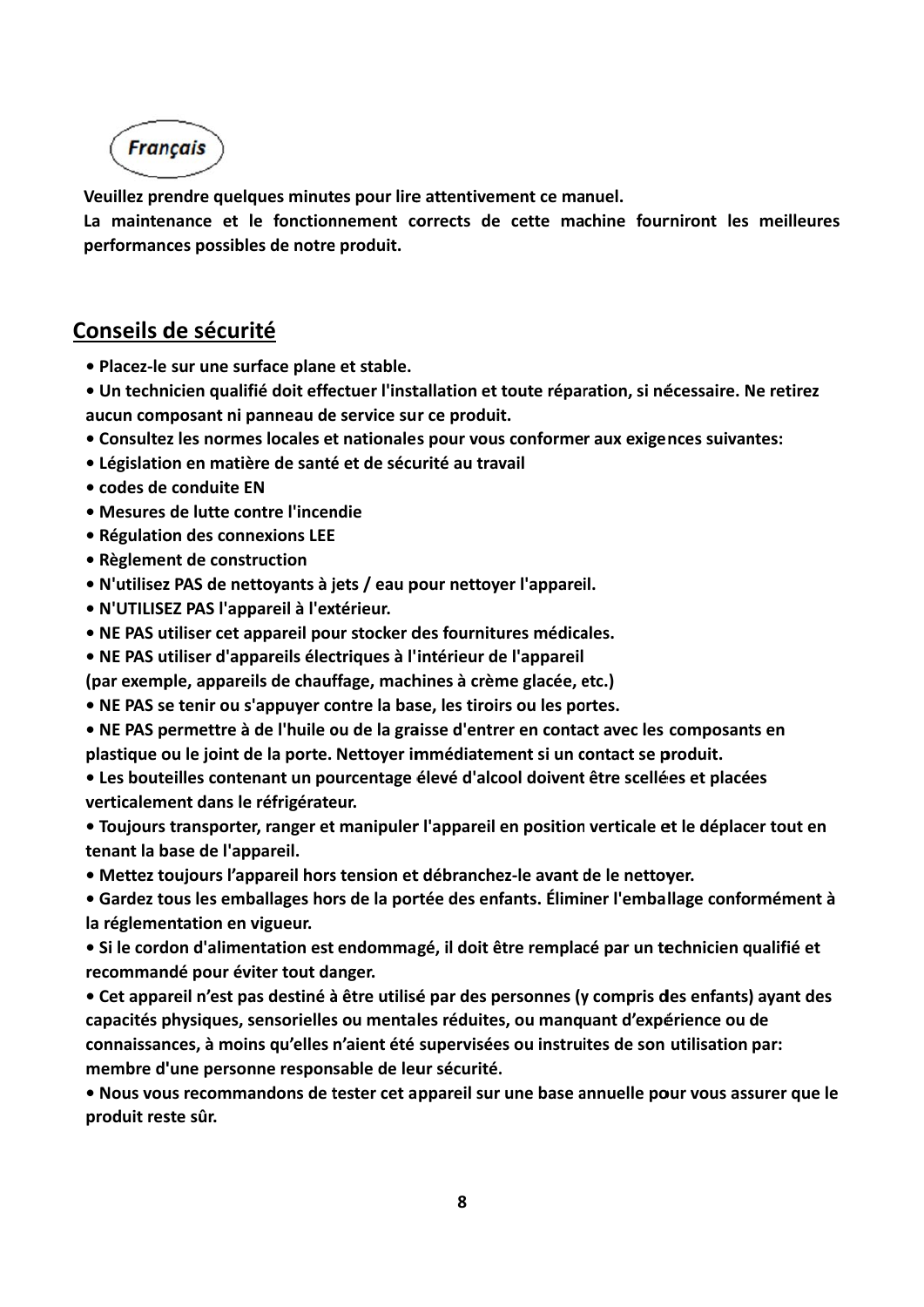

# **Risque d'incendie**

**ï Ne stockez pas de substances explosives telles que les bombes aérosols contenant un propulseur inflammable dans cet appareil.**

**ï Avertissement: veillez à ce que toutes les ouvertures de ventilation ne soient pas obstruées. L'unité ne doit pas être emballée sans une ventilation adéquate.**

- **ï Avertissement: n'utilisez pas d'appareils mécaniques ou d'autres moyens pour accélérer le processus de dégivrage que ceux recommandés par le fabricant.**
- **ï Attention: ne pas endommager le circuit frigorifique.**

**ï Avertissement: n'utilisez pas d'appareils électriques dans les compartiments de rangement de l'appareil, à moins qu'ils ne soient du type recommandé par le fabricant.**

# **Installation:**

**Remarque: Si l'appareil n'a pas été stocké ou déplacé verticalement, laissez‐le reposer environ 12 heures avant l'opération. En cas de doute, laissez‐le debout.**

**1. Retirez l'appareil de l'emballage. Assurez‐vous que tous les films plastiques et revêtements protecteurs sont complètement enlevés de toutes les surfaces.**

**2. Gardez une distance de 20 cm entre l'appareil et les murs ou autres objets pour la ventilation. JAMAIS POSITIONNER PRÈS D'UNE SOURCE DE CHALEUR.**

**Remarque: Avant d'utiliser l'appareil pour la première fois, nettoyez l'intérieur avec de l'eau savonneuse.**

**3. Ajustez les freins sur les roues pour maintenir l'appareil en place.**

# **Opération:**

**Conservation des aliments**

**Pour obtenir les meilleurs résultats du produit, suivez les instructions ci‐dessous:**

- **ï Ne rangez les aliments dans l'appareil que lorsque la température de fonctionnement est correcte.**
- **ï Ne mettez pas d'aliments chauds ou de liquides non couverts à l'intérieur de l'appareil.**
- **ï Enveloppez ou couvrez les aliments dans la mesure du possible.**
- **ï Ne bloquez pas les ventilateurs à l'intérieur de l'appareil.**
- **ï Évitez d'ouvrir les portes trop longtemps.**

#### **Allumage:**

**1. Assurez‐vous que l'interrupteur d'alimentation est réglé sur [0] et connectez la prise.**

**2. Allumez le courant [I].**

**La température actuelle à l'intérieur de l'appareil est affichée.**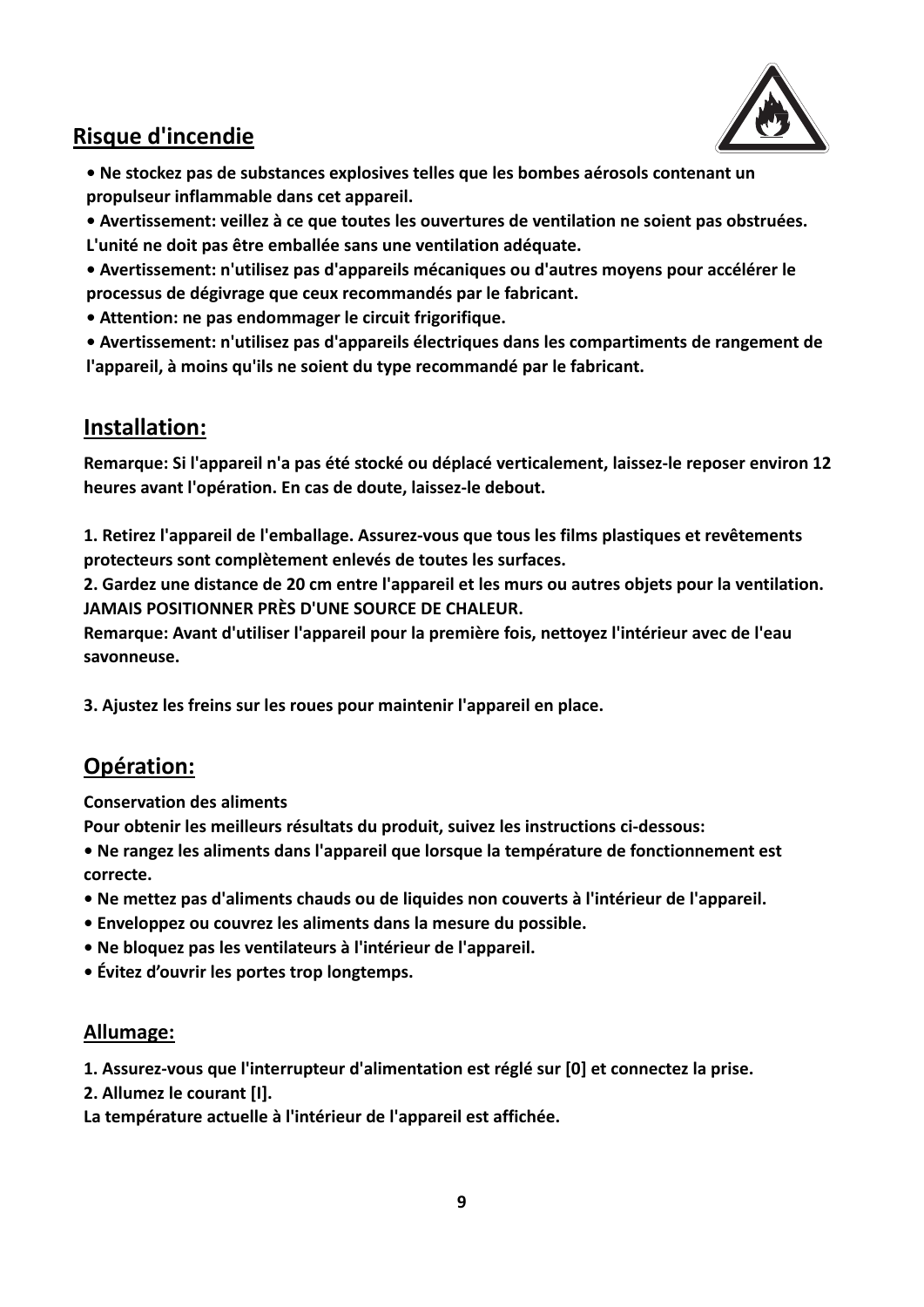# Panneau de contrôle



# > Réglage de la température

- 1. Appuyez sur le bouton SET pendant 3 secondes. L'affichage clignotera.
- 2. Appuyez sur les boutons  $\triangle$  ou  $\triangledown$  pour sélectionner la température requise.
- 3. Appuyez sur la touche SET pour enregistrer la température.

## > Dégivrage manuel

- L'appareil exécute automatiquement un cycle de dégivrage toutes les six heures.
- e Pour dégivrer manuellement l'appareil: maintenez enfoncé le bouton \*\*\*\*\*\*\*\*\*\*\*\*\*\*\*\*\*\*\*\*\*\*\*\*\*\*\*\*\*\*\*

pendant 2 secondes pour lancer le dégivrage manuel. Le voyant de dégivrage s'allume.

# > Sélectionnez le mode refroidisseur / congélateur

Appuyez sur le bouton de sélection de mode (R / F) pour sélectionner le mode souhaité

| <b>Mode</b>  | <b>Display</b> |
|--------------|----------------|
| Chiller mode | ПE             |
| Freezer mode |                |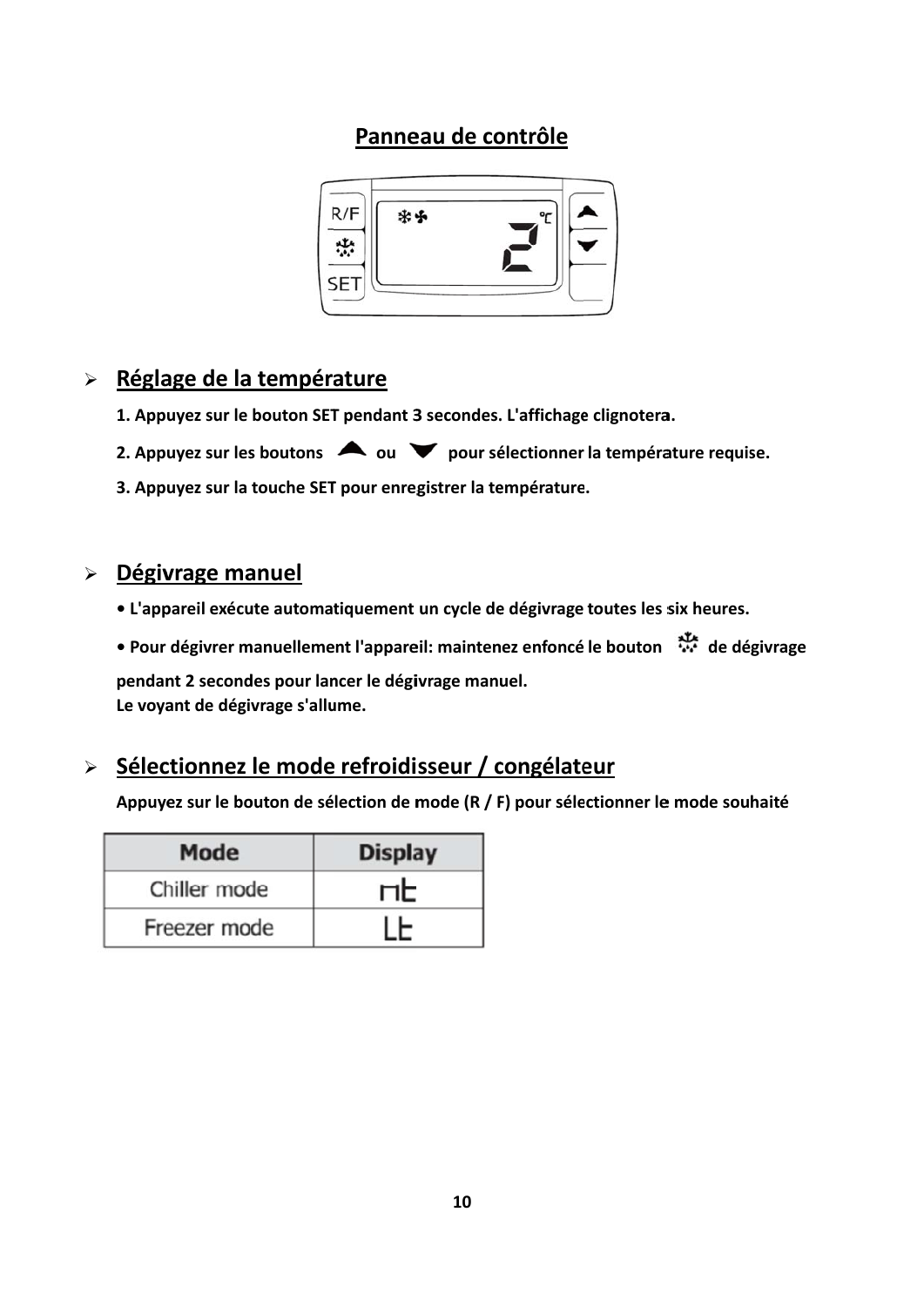# **Nettoyage et maintenance**

**Effectuez un dégivrage complet de l'appareil au moins tous les 3 mois, plus souvent si nécessaire. Éteignez et débranchez l'alimentation avant de le nettoyer.**

- **ï Nettoyez l'intérieur de l'appareil aussi souvent que possible.**
- **ï N'utilisez pas de nettoyants abrasifs. Ceux‐ci peuvent laisser des résidus nocifs.**
- **ï Nettoyez le joint de la porte avec de l'eau chaude et du savon.**
- **ï Toujours sécher à sec après le nettoyage.**
- **ï Ne laissez pas l'eau utilisée pour le nettoyage traverser l'orifice de vidange du bac d'évaporation.**
- **ï Faites attention lorsque vous nettoyez l'arrière de l'appareil.**
- **ï Seul un technicien qualifié doit effectuer les réparations si nécessaire.**

# **Soins en acier inoxydable**

**Pour conserver la surface extérieure en acier inoxydable de votre article en excellent état, veuillez tenir compte des informations suivantes:**

#### **Ne pas faire:**

- **ï Utilisez des abrasifs ou des grattoirs, etc.**
- **ï Utilisez des détergents chlorés ou acides.**

**ï Prévenir quoi que ce soit comme par exemple la nourriture, la saleté, les détergents chimiques, pour rester sur la surface pendant trop longtemps et nettoyer immédiatement. ï Ne laissez pas la surface rester humide.**

#### **Faire:**

- **ï Nettoyez souvent.**
- **ï Utilisez des chiffons doux ou des éponges en plastique.**
- **ï Utilisez des détergents et des produits à polir conçus pour nettoyer l'acier inoxydable.**
- **ï Assurez‐vous que les produits de nettoyage sont complètement lavés et que l'acier est resté sec.**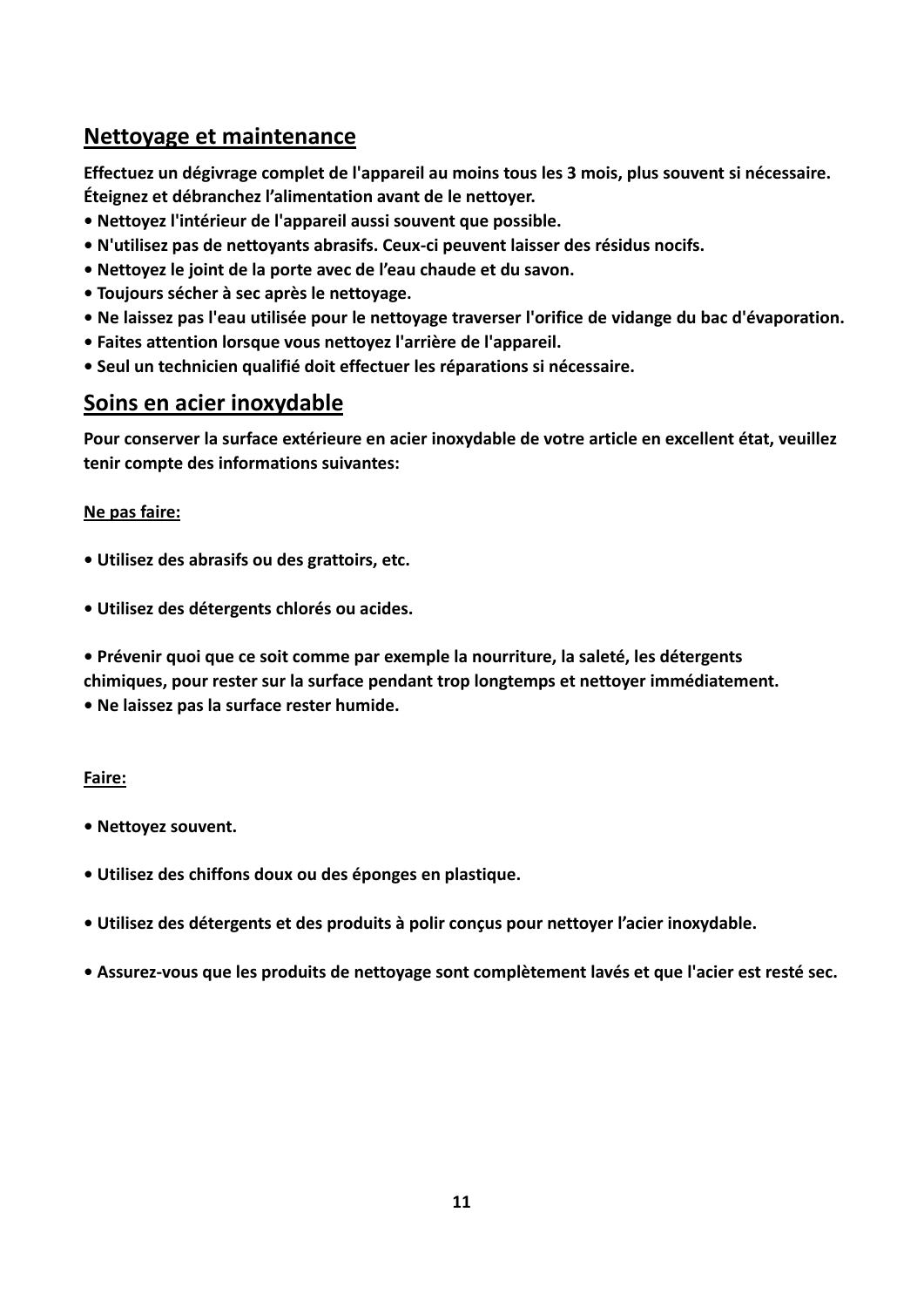# **Entretien ordinaire**

#### Nettoyage du condenseur

• Le condenseur fait partie du système de réfrigération.

Le condenseur nécessite un nettoyage hebdomadaire.

• Toujours débrancher l'alimentation avant de procéder à l'entretien courant.

• Le fait de ne pas nettoyer le condenseur réduira ses performances et sa durée de vie et pourrait annuler la garantie.

• Ces modèles ont un filtre amovible qui peut être nettoyé avec un aspirateur ou une brosse

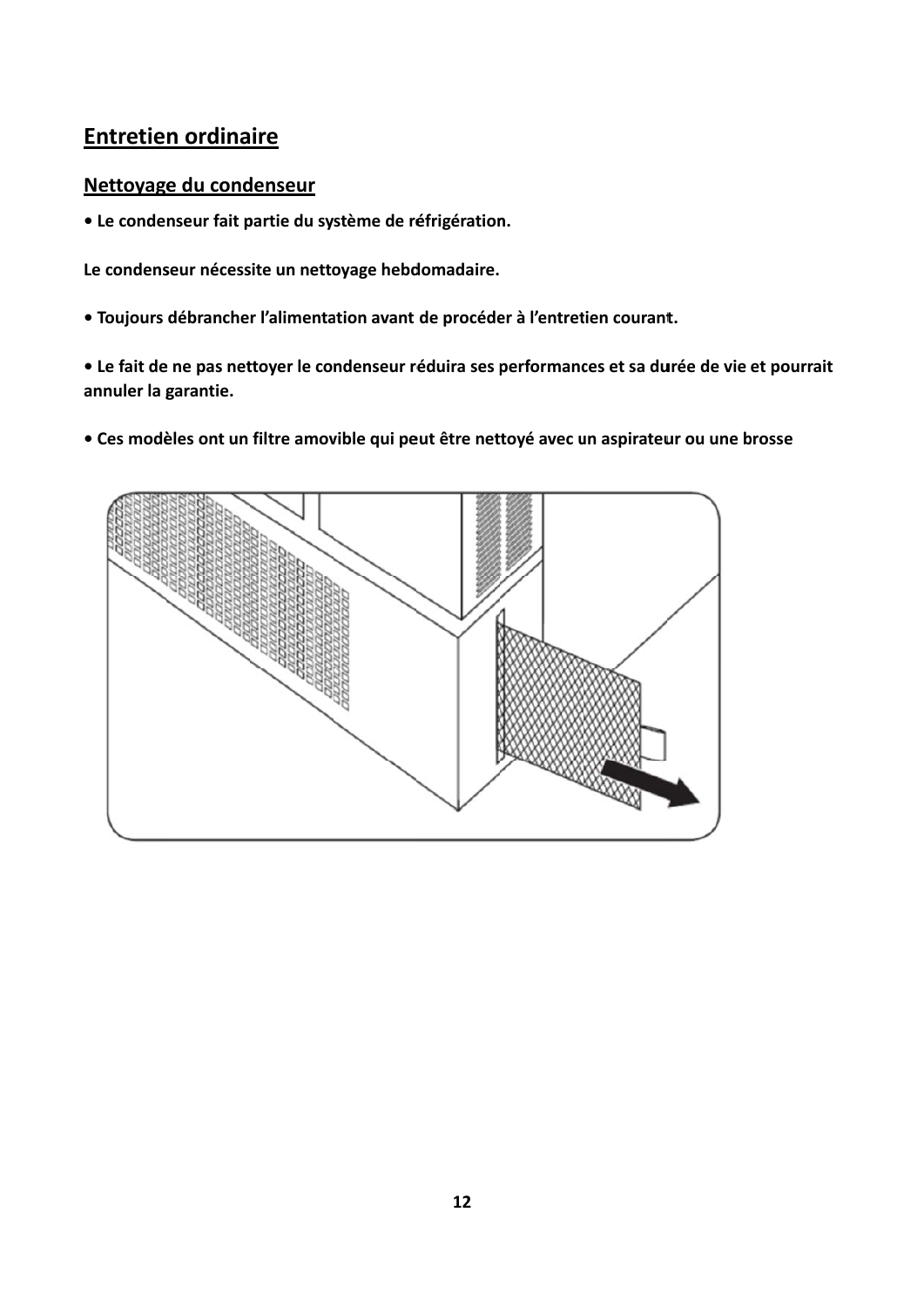# **Dépannage**

**Si l'équipement tombe en panne, veuillez consulter le tableau ci‐dessous avant d'appeler le service d'assistance.**

| Problème                          | Cause probable                                                                                         | <b>Solution</b>                                                                 |
|-----------------------------------|--------------------------------------------------------------------------------------------------------|---------------------------------------------------------------------------------|
|                                   | L'appareil n'est pas allumé                                                                            | Vérifiez que l'appareil est correctement<br>connecté                            |
| L'appareil ne                     | La fiche et / ou le câble sont endommagés                                                              | Appeler un technicien qualifié                                                  |
| fonctionne pas                    | Le fusible dans la prise est défectueux                                                                | Remplacer le fusible                                                            |
|                                   | <b>Alimentation</b>                                                                                    | Vérifiez l'alimentation                                                         |
|                                   | Défaut de câblage interne                                                                              | Appeler un technicien qualifié                                                  |
|                                   | Il y a beaucoup de glace sur l'évaporateur                                                             | Dégivrer l'appareil                                                             |
|                                   | Le condenseur est bloqué par la saleté ou<br>la poussière                                              | Nettoyer le filtre du condenseur                                                |
|                                   |                                                                                                        | Vérifiez que les portes sont correctement                                       |
| L'appareil                        | Les portes ne sont pas bien fermées                                                                    | fermées et que les joints ne sont pas                                           |
| fonctionne mais                   |                                                                                                        | endommagés                                                                      |
| la température<br>est trop élevée | L'appareil est situé près d'une source de<br>chaleur ou le flux d'air vers le condenseur<br>est bloqué | Éloignez l'appareil des sources de chaleur                                      |
| / basse                           | La température ambiante est trop élevée                                                                | Déplacez l'appareil dans un endroit plus ventilé                                |
|                                   | Des aliments inappropriés sont à                                                                       | Enlevez tous les aliments trop chauds ou                                        |
|                                   | l'intérieur de l'appareil                                                                              | que peut-être obstruer le ventilateur                                           |
|                                   | L'appareil est trop chargé de nourriture                                                               | Réduire la quantité de nourriture contenue dans                                 |
|                                   | L'appareil n'est pas correctement nivelé                                                               | Ajustez la vis des pieds pour mettre l'appareil à<br>(le cas échéant)<br>niveau |
| L'appareil a des<br>fuites d'eau  | La sortie de l'évacuation<br>de l'eau est bloquée                                                      | Nettoyer la bouche de décharge                                                  |
|                                   | Le mouvement de l'eau dans le drain est<br>obstrué                                                     | Retirez le plancher de l'appareil (le cas échéant)                              |
|                                   | Le réservoir d'eau est endommagé                                                                       | Appeler un technicien qualifié                                                  |
|                                   | Le bac de récupération d'eau est plein                                                                 | Vider le bac de récupération d'eau                                              |
|                                   |                                                                                                        | (le cas échéant)                                                                |
| L'appareil est                    | Écrous / Vis desserrés                                                                                 | Vérifiez et serrez les écrous et les vis                                        |
| trop bruyant                      | L'appareil n'a pas été installé à niveau ou                                                            | Vérifiez l'emplacement d'installation et                                        |
|                                   | dans une position stable                                                                               | modifiez-le si nécessaire                                                       |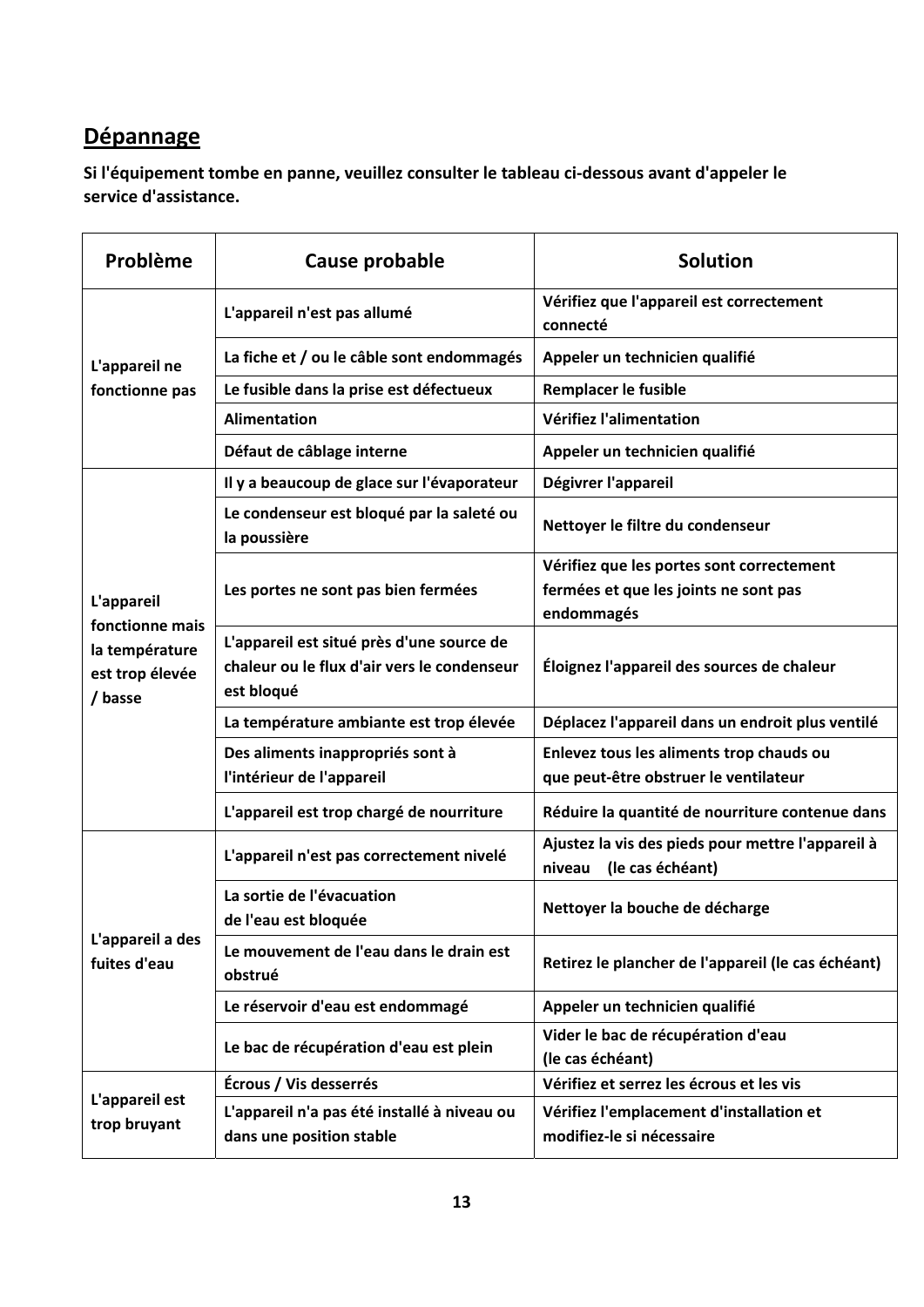# **Connexions électriques**

La fiche doit être branchée sur une prise secteur appropriée. Cet appareil est câblé comme suit:

- · Ligne de Tension (couleur marron) à la borne marquée d'un L
- · Ligne neutre (couleur bleue) à la borne marquée N
- · Ligne de terre (de couleur verte / jaune) jusqu'à la borne marquée E

Cet appareil doit être connecté à la terre.



En cas de doute, consultez un électricien qualifié.

Les points d'isolation électrique doivent être tenus à l'écart de tout obstacle. Si une déconnexion d'urgence est requise, l'appareil doit être facilement accessible.

# **Disposition de l'UE**

Les réglementations européennes exigent que le produit de réfrigération soit éliminé par des sociétés spécialisées qui retirent ou recyclent tous les composants gaz, métalliques et plastiques. Consultez les autorités locales de collecte des déchets à propos de la mise au rebut de l'appareil. Les autorités locales ne sont pas obligées de se débarrasser des équipements de réfrigération commerciaux, mais peuvent peut-être donner des conseils sur la manière de les éliminer localement.

Vous pouvez également appeler le service d'assistance téléphonique pour obtenir des informations détaillées sur les sociétés d'élimination nationales au sein de l'UE.

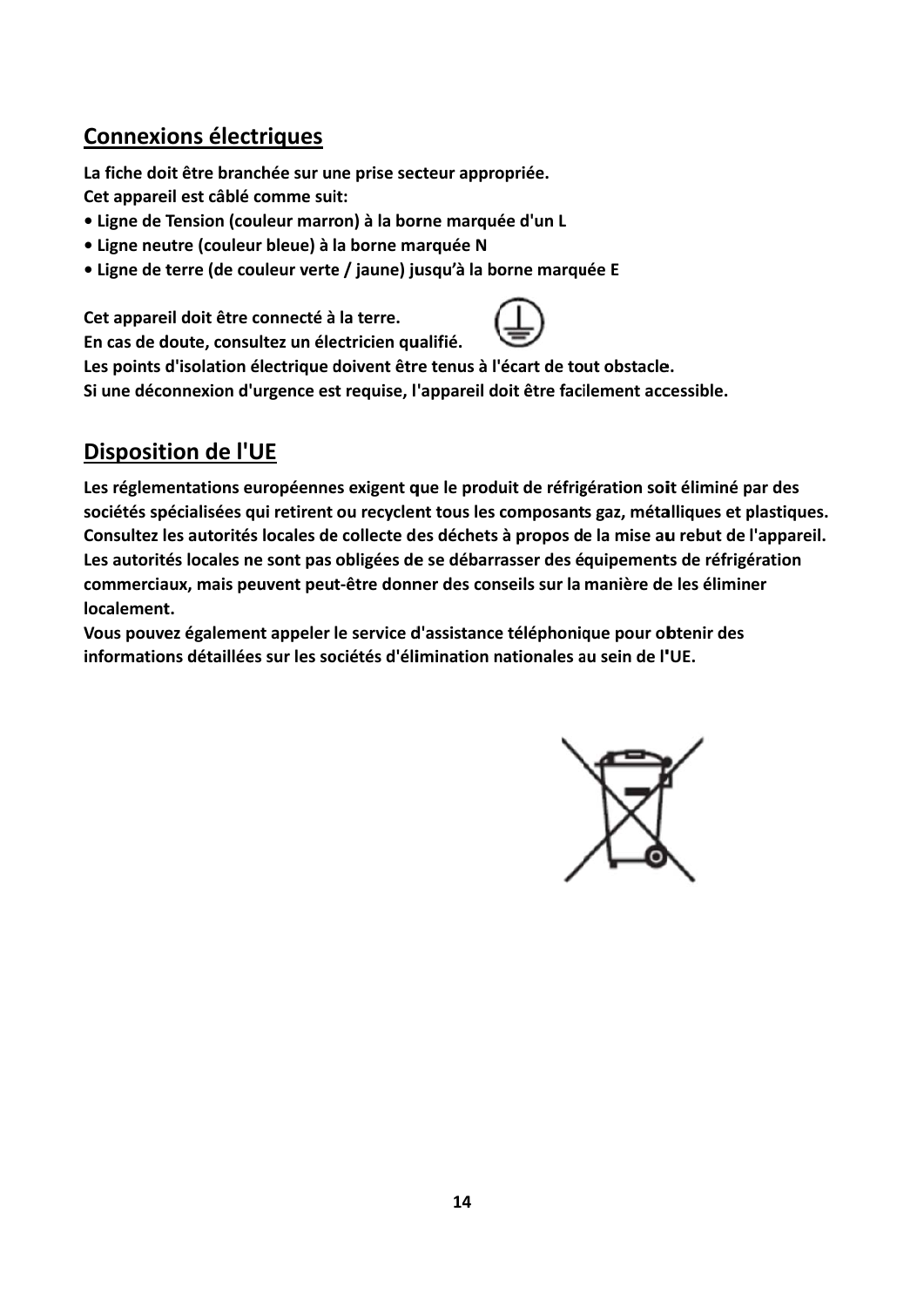**Deutsch** 

Bitte nehmen Sie sich einige Minuten Zeit, um diese Anleitung sorgfältig durchzulesen.

Die korrekte Wartung und der ordnungsgemäße Betrieb dieser Maschine gewährleisten die bestmögliche Leistung unseres Produkts

# **Sicherheitstipps**

- Auf eine flache und stabile Oberfläche stellen.
- Ein qualifizierter Techniker muss die Installation und gegebenenfalls Reparaturen durchführen. Entfernen Sie keine Komponenten oder Wartungsbleche an diesem Produkt.

• Konsultieren Sie die lokalen und nationalen Normen, um die folgenden Anforderungen zu erfüllen:

- Rechtsvorschriften zu Gesundheit und Sicherheit am Arbeitsplatz
- EN Verhaltensregeln
- Maßnahmen zur Brandbekämpfung
- Regulierung von LEE-Verbindungen
- Bauvorschriften
- Verwenden Sie KEINE Düsen / Wasserreiniger, um das Gerät zu reinigen.
- Verwenden Sie das Gerät NICHT im Freien.
- · Verwenden Sie dieses Gerät NICHT zur Aufbewahrung von medizinischen Hilfsmitteln.
- Verwenden Sie KEINE elektrischen Geräte im Inneren des Geräts
- (z. B. Heizgeräte. Eiscrememaschinen usw.)
- Stellen Sie sich NICHT auf den Sockel, die Schubladen oder die Türen.

• Darauf achten, dass kein Öl oder Fett mit den Kunststoffteilen oder der Türdichtung in Kontakt kommt. Bei Kontakt sofort reinigen.

• Flaschen mit einem hohen Alkoholgehalt müssen verschlossen und senkrecht in den Kühlschrank gestellt werden.

• Transportieren, lagern und handhaben Sie das Gerät immer in aufrechter Position und bewegen Sie es, während Sie den Boden des Geräts festhalten.

• Schalten Sie vor dem Reinigen immer die Stromversorgung aus und ziehen Sie den Netzstecker.

· Bewahren Sie alle Verpackungen außerhalb der Reichweite von Kindern auf. Entsorgen Sie die Verpackung gemäß den örtlichen behördlichen Vorschriften.

• Wenn das Netzkabel beschädigt ist, muss es von einem qualifizierten und empfohlenen Techniker ausgetauscht werden, um Gefahren zu vermeiden.

· Dieses Gerät ist nicht für den Gebrauch durch Personen (einschließlich Kinder) mit eingeschränkten körperlichen, sensorischen oder geistigen Fähigkeiten oder mangelnder Erfahrung oder Kenntnisse gedacht, es sei denn, sie wurden von dem Gerät beaufsichtigt oder instruiert Teil einer Person, die für ihre Sicherheit verantwortlich ist.

· Wir empfehlen, dieses Gerät jährlich zu testen, um sicherzustellen, dass das Produkt sicher bleibt.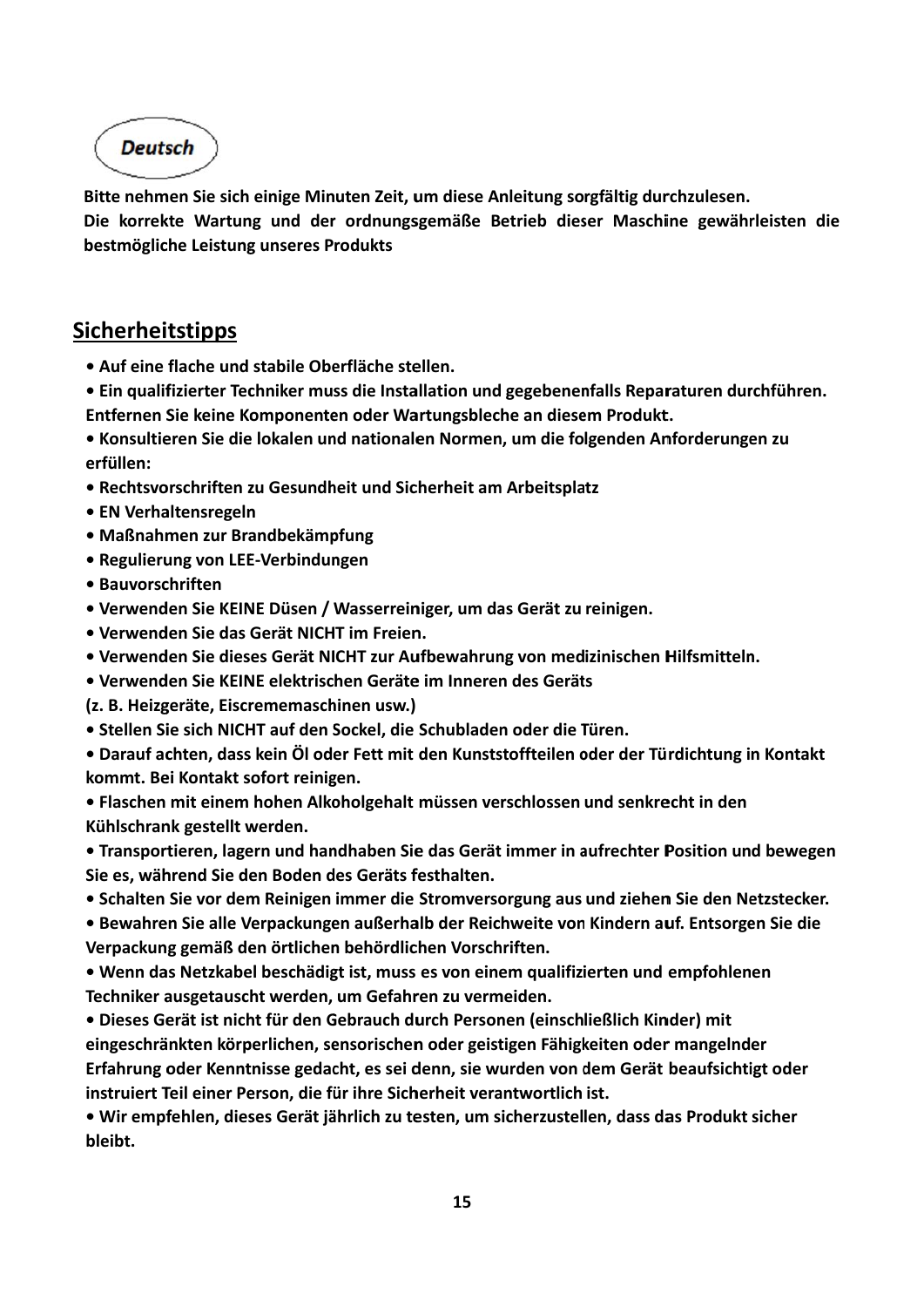

# **Warnung Brandgefahr**

**ï Bewahren Sie keine explosiven Substanzen wie Spraydosen mit einem brennbaren Treibmittel in diesem Gerät auf.**

**ï Warnung: Halten Sie alle Belüftungsöffnungen frei von Hindernissen.**

**Das Gerät darf nicht ohne ausreichende Belüftung verpackt werden.**

- **ï Warnung: Verwenden Sie keine mechanischen oder sonstigen Mittel zur Beschleunigung des Abtauvorgangs, die nicht vom Hersteller empfohlen werden.**
- **ï Warnung: Kältemittelkreislauf nicht beschädigen.**

**ï Warnung: Verwenden Sie keine elektrischen Geräte in den Aufbewahrungsfächern des Geräts, es sei denn, es handelt sich um einen vom Hersteller empfohlenen Typ.**

# **Installieren**

**Hinweis: Wenn das Gerät nicht gelagert oder aufrecht gestellt wurde, lassen Sie es vor dem Betrieb etwa 12 Stunden lang stehen. Wenn Sie Zweifel haben, lassen Sie es stehen.**

**1. Nehmen Sie das Gerät aus der Verpackung. Stellen Sie sicher, dass alle Schutzfolien und Abdeckungen vollständig von allen Oberflächen entfernt sind.**

**2. Halten Sie zur Belüftung einen Abstand von 20 cm zwischen dem Gerät und den Wänden oder anderen Gegenständen ein.**

**NIEMALS IN DER NÄHE EINER WÄRMEQUELLE.**

**Hinweis: Bevor Sie das Gerät zum ersten Mal benutzen, reinigen Sie den Innenraum mit Seifenwasser.**

**3. Stellen Sie die Bremsen an den Rädern so ein, dass das Gerät nicht verrutscht.**

### **Betrieb**

**Lebensmittelkonservierung**

**Befolgen Sie die nachstehenden Anweisungen, um die besten Ergebnisse mit dem Produkt zu erzielen:**

**ï Bewahren Sie Lebensmittel nur dann im Gerät auf, wenn sie die richtige Betriebstemperatur erreicht haben.**

- **ï Legen Sie keine heißen Speisen oder unbedeckten Flüssigkeiten in das Gerät.**
- **ï Lebensmittel möglichst umhüllen oder abdecken.**
- **ï Blockieren Sie nicht die Lüfter im Inneren des Geräts.**
- **ï Vermeiden Sie das Öffnen der Türen für längere Zeit.**

# **Schaltung**

**1. Stellen Sie sicher, dass der Netzschalter auf [0] steht, und schließen Sie die Buchse an.**

**2. Schalten Sie den Strom ein [I].**

**Die aktuelle Temperatur im Gerät wird angezeigt.**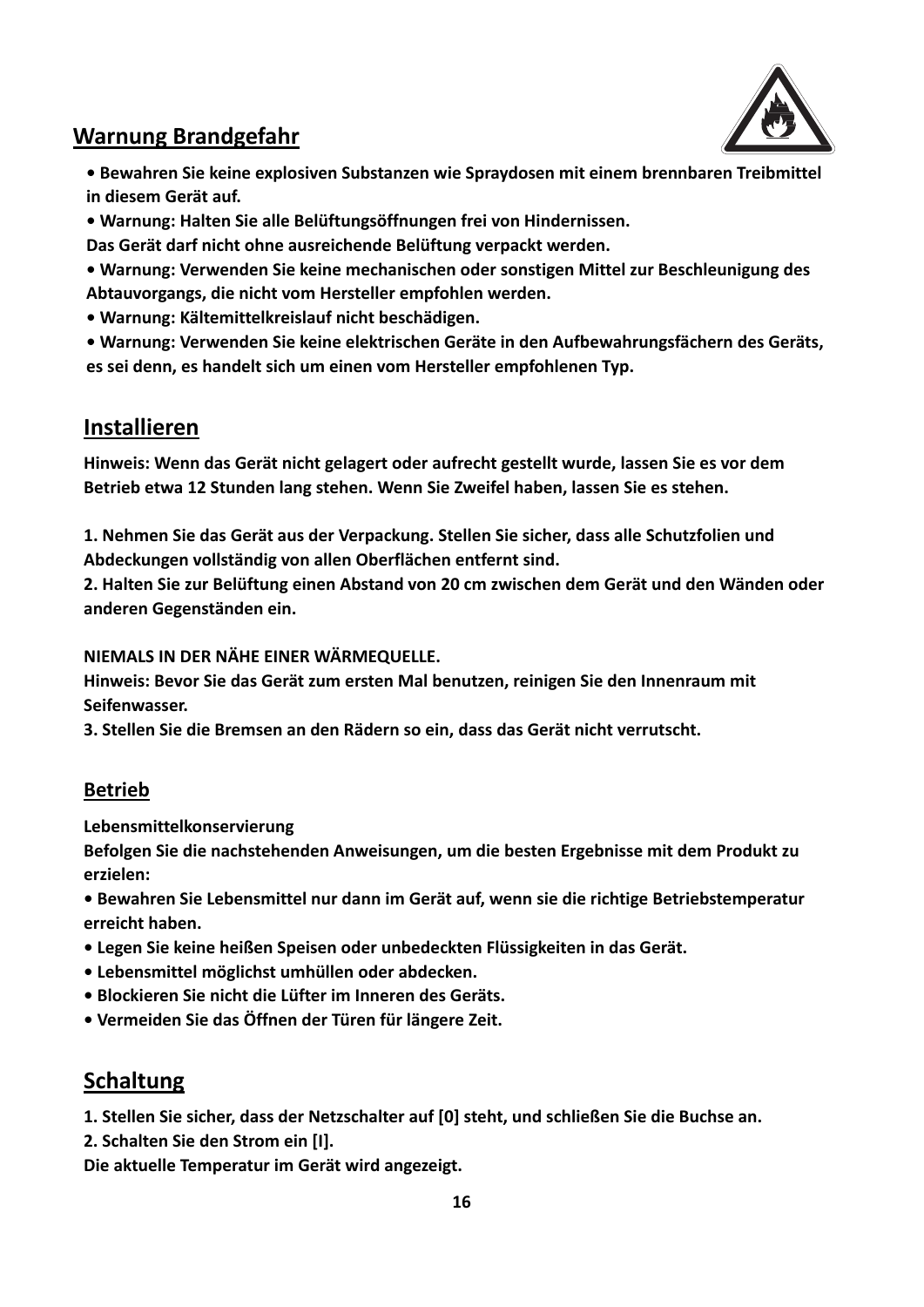# **Bedienfeld**



# $\triangleright$  Temperatureinstellung

- 1. Drücken Sie die SET-Taste 3 Sekunden lang. Die Anzeige blinkt.
- 2. Wählen Sie  $\blacktriangle$  mit  $\blacktriangledown$  den Tasten oder die gewünschte Temperatur aus.

3. Drücken Sie die SET-Taste, um die Temperatur zu speichern.

## > Manuelles Abtauen

- · Das Gerät führt alle sechs Stunden automatisch einen Abtauzyklus durch.
- Zum manuellen Abtauen des Geräts: Halten Sie die Abtautaste 2 Sekunden lang gedrückt

um das manuelle Abtauen zu starten. Die Abtaulampe leuchtet auf.

# > Wählen Sie den Kühler / Gefrierschrank-Modus

Drücken Sie die Moduswahltaste (R / F), um den gewünschten Modus auszuwählen.

| <b>Mode</b>  | <b>Display</b> |
|--------------|----------------|
| Chiller mode | <b>ND</b>      |
| Freezer mode |                |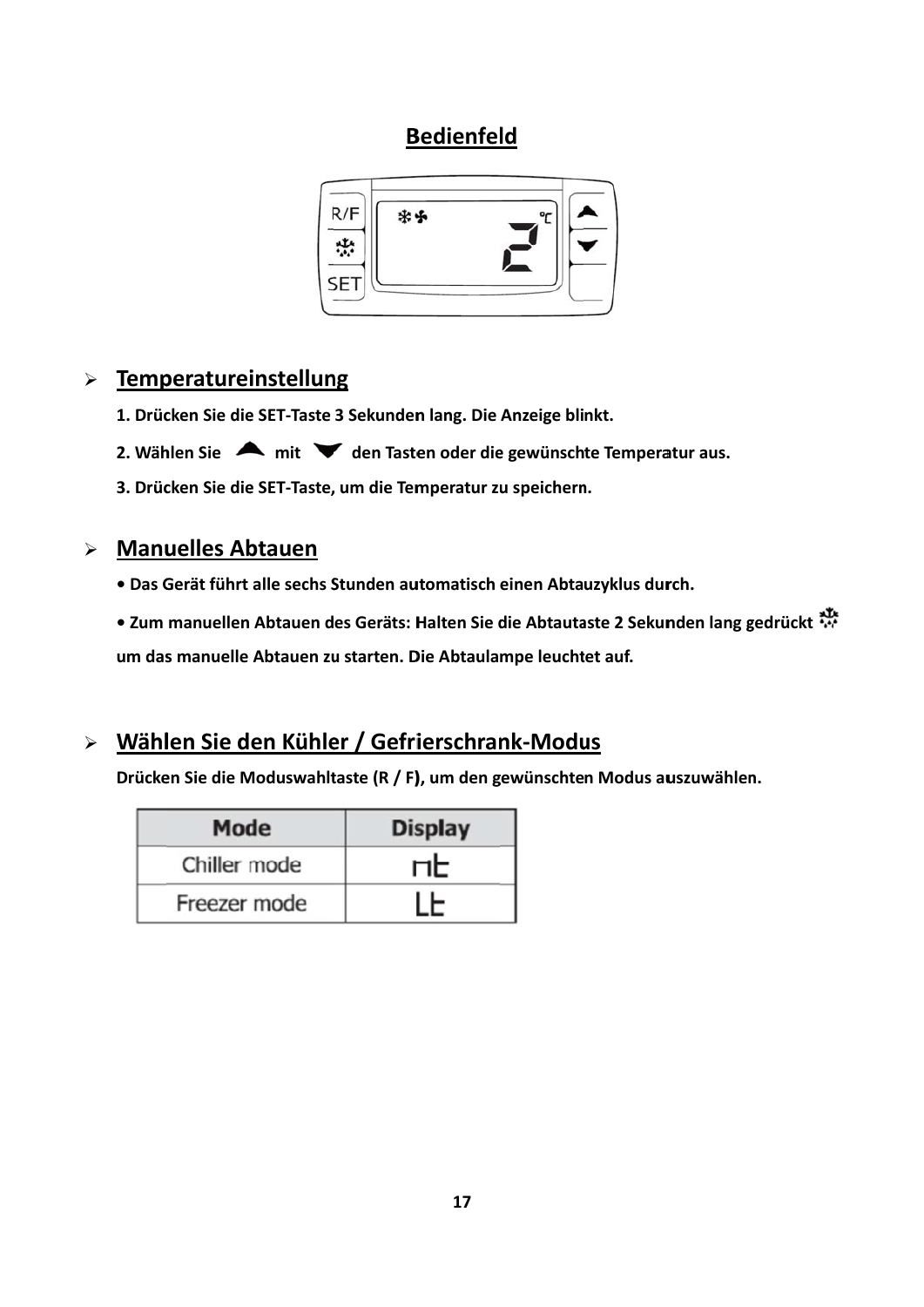# **Reinigung, Pflege und Wartung**

**Führen Sie mindestens alle 3 Monate eine vollständige Abtauung des Geräts durch, bei Bedarf öfter. Schalten Sie das Gerät aus und ziehen Sie den Netzstecker, bevor Sie es reinigen.**

- **ï Reinigen Sie das Innere des Geräts so oft wie möglich.**
- **ï Verwenden Sie keine Scheuermittel. Diese können schädliche Rückstände hinterlassen.**
- **ï Reinigen Sie die Türdichtung mit warmem Wasser und Seife.**
- **ï Trocknen Sie nach der Reinigung immer trocken.**

**ï Lassen Sie nicht zu, dass das zur Reinigung verwendete Wasser durch die Ablauföffnung in der Verdunstungsschale fließt.**

- **ï Seien Sie vorsichtig, wenn Sie die Rückseite des Geräts reinigen.**
- **ï Reparaturen müssen nur von einem qualifizierten Techniker durchgeführt werden.**

#### **Edelstahlpflege**

**Beachten Sie die folgenden Informationen, um die äußere Edelstahloberfläche Ihres Artikels in einem hervorragenden Zustand zu erhalten.**

#### **Nicht tun:**

**ï Verwenden Sie Schleifmittel oder Schaber usw.**

**ï Verwenden Sie chlorierte oder saure Reinigungsmittel.**

**ï Verhindern von etwas wie z Lebensmittel, Schmutz, chemische Reinigungsmittel, zu lange auf der Oberfläche bleiben und sofort reinigen.**

**ï Lassen Sie die Oberfläche nicht nass bleiben.**

#### **Tun:**

- **ï Oft reinigen.**
- **ï Verwenden Sie weiche Tücher oder Plastikwaschmittel.**
- **ï Verwenden Sie Reinigungsmittel und Polituren zur Reinigung von Edelstahl.**

**ï Stellen Sie sicher, dass die Reinigungsmittel vollständig gewaschen und der Stahl trocken geblieben ist.**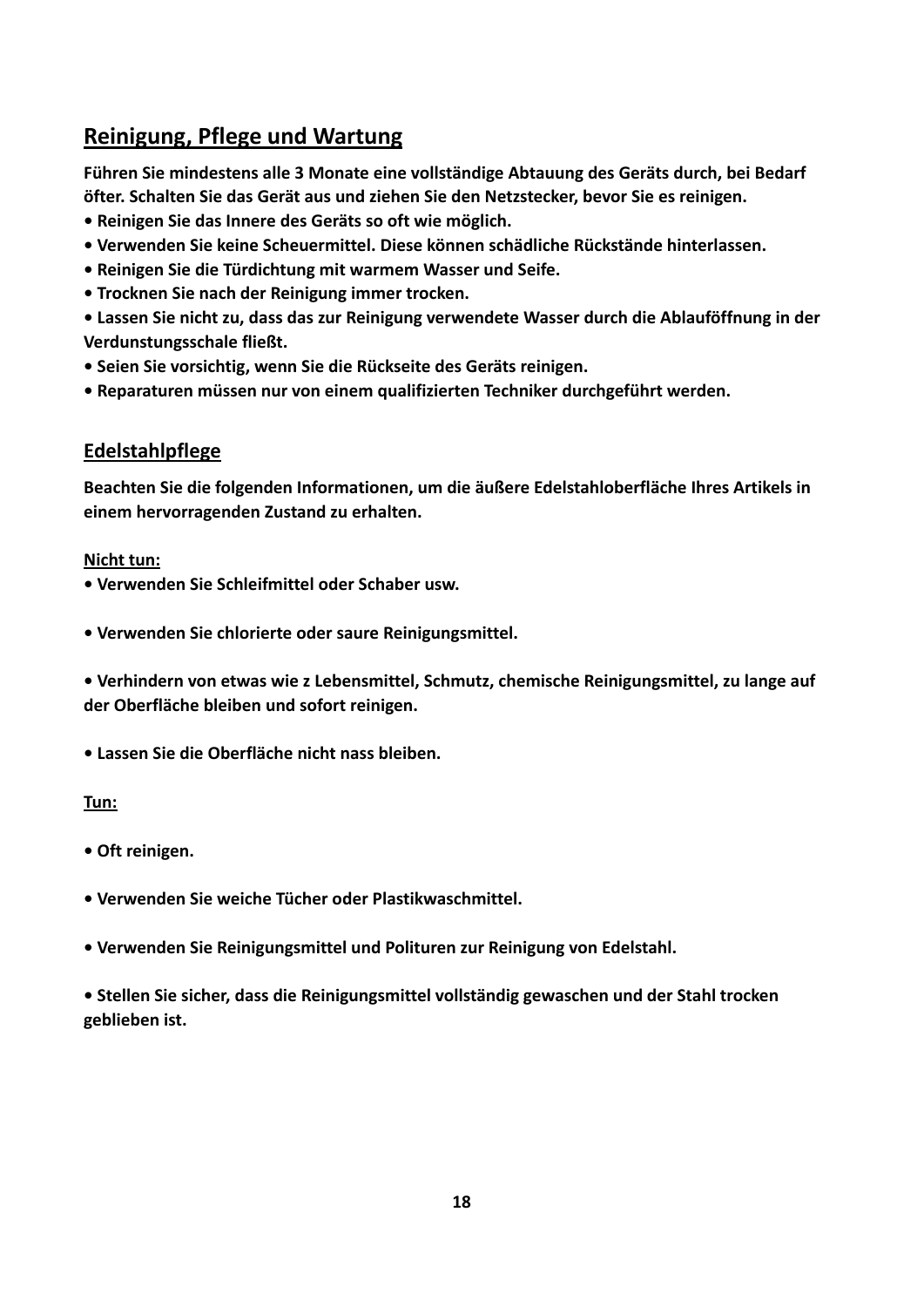# **Ordentliche Wartung**

#### Kondensatorreinigung

· Der Verflüssiger ist Teil des Kühlsystems.

Der Kondensator muss wöchentlich gereinigt werden.

• Trennen Sie immer die Stromversorgung, bevor Sie routinemäßige Wartungsarbeiten durchführen.

· Wenn der Kondensator nicht gereinigt wird, verringert dies die Leistung und Lebensdauer des Geräts und führt zum Erlöschen der Garantie.

· Diese Modelle verfügen über einen entfernbaren Filter, der mit einem Staubsauger oder einer Bürste gereinigt werden kann

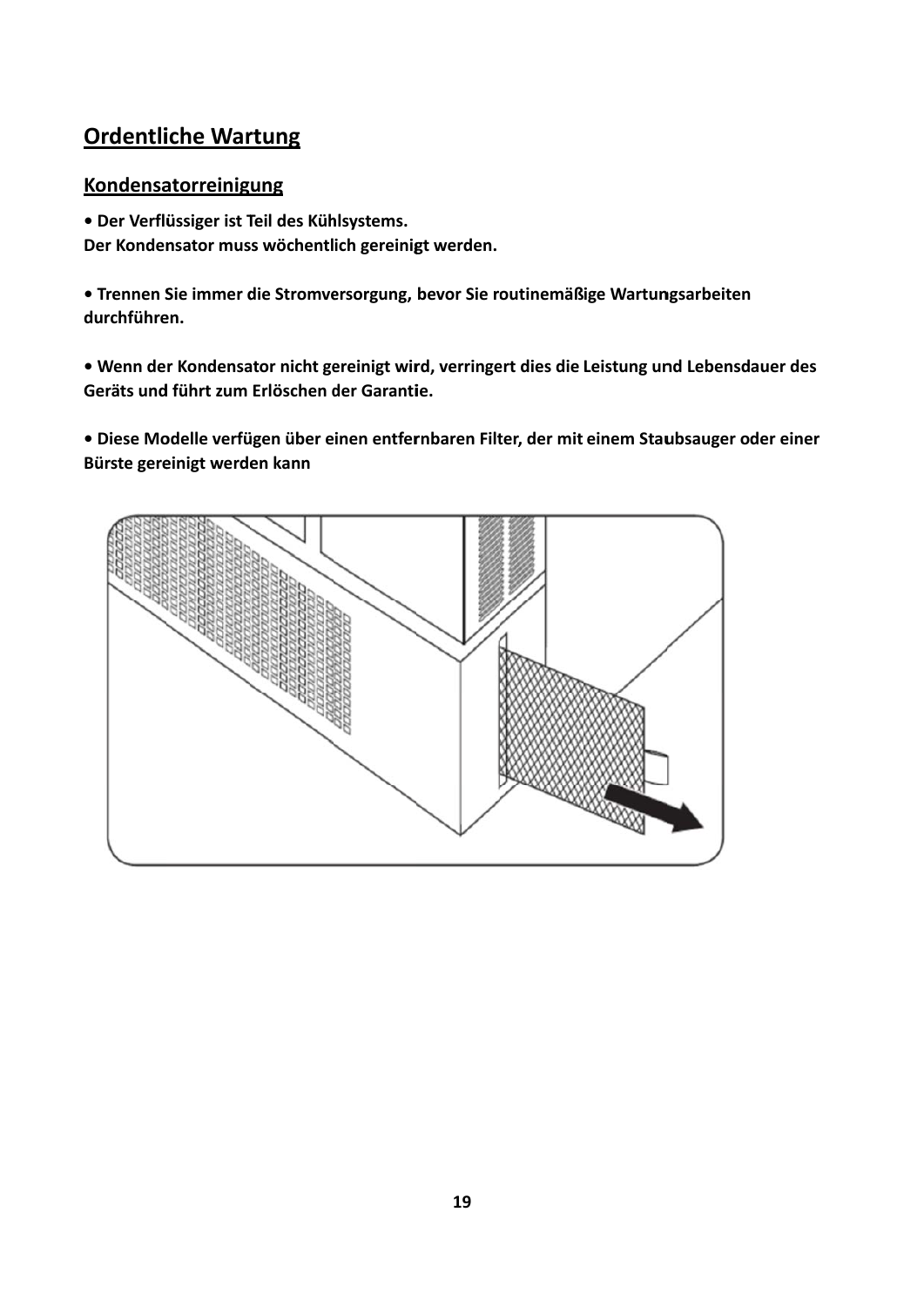# **Fehlerbehebung**

**Wenn das Gerät ausfällt, überprüfen Sie bitte die folgende Tabelle, bevor Sie die Serviceleitung anrufen.**

| Problem                                                 | <b>Mögliche Ursache</b>                                                                                         | Lösung                                                                   |
|---------------------------------------------------------|-----------------------------------------------------------------------------------------------------------------|--------------------------------------------------------------------------|
|                                                         | Das Gerät ist nicht eingeschaltet                                                                               | Prüfen Sie, ob das Gerät richtig<br>angeschlossen ist                    |
| Das Gerät                                               | Stecker und / oder Kabel sind beschädigt                                                                        | Rufen Sie einen qualifizierten Techniker an                              |
| funktioniert nicht                                      | Die Sicherung im Stecker ist defekt                                                                             | <b>Ersetzen Sie die Sicherung</b>                                        |
|                                                         | Stromversorgung                                                                                                 | Überprüfen Sie die Stromversorgung                                       |
|                                                         | Interner Verdrahtungsfehler                                                                                     | Rufen Sie einen qualifizierten Techniker an                              |
|                                                         | Zu viel Eis am Verdampfer                                                                                       | Das Gerät abtauen                                                        |
|                                                         | Der Kondensator ist durch Schmutz /<br><b>Staub blockiert</b>                                                   | Reinigen Sie den Kondensatorfilter                                       |
|                                                         |                                                                                                                 | Stellen Sie sicher, dass die Türen richtig                               |
|                                                         | Die Türen sind nicht richtig geschlossen                                                                        | geschlossen sind und                                                     |
| Das Gerät arbeitet,                                     |                                                                                                                 | dass die Dichtungen nicht beschädigt sind                                |
| aber die<br><b>Temperatur ist</b><br>zu hoch und / oder | Das Gerät befindet sich in der Nähe<br>einer Wärmequelle oder der Luftstrom<br>zum Kondensator ist unterbrochen | Bewegen Sie das Gerät von Wärmequellen<br>weg                            |
| zu niedrig                                              | Die Umgebungstemperatur ist zu hoch                                                                             | Bringen Sie das Gerät an einen belüfteten Ort                            |
|                                                         |                                                                                                                 | Entfernen Sie alle Lebensmittel, die zu heiß                             |
|                                                         | Ungeeignete Lebensmittel befinden sich<br>im Gerät                                                              | sind oder dass den Lüfter vielleicht                                     |
|                                                         |                                                                                                                 | blockieren                                                               |
|                                                         | Das Gerät ist zu schwer                                                                                         | Reduzieren Sie die Menge der darin<br>enthaltenen Lebensmittel           |
|                                                         | Das Gerät ist nicht richtig ausgerichtet<br>Der Abgasauslass ist blockiert                                      | Stellen Sie die Schraube der Füße so ein                                 |
|                                                         |                                                                                                                 | dass das Gerät waagerecht steht                                          |
|                                                         |                                                                                                                 | (falls zutreffend).                                                      |
|                                                         |                                                                                                                 | Reinigen Sie den Auslassmund                                             |
| Das Gerät hat<br><b>Wasserlecks</b>                     | Die Bewegung des Wassers im Abfluss                                                                             | Entfernen Sie den Geräteboden                                            |
|                                                         | wird behindert                                                                                                  | (falls zutreffend)                                                       |
|                                                         | Der Wasserbehälter ist beschädigt                                                                               | Rufen Sie einen qualifizierten Techniker an                              |
|                                                         | Die Ablaufwanne ist voll                                                                                        | Entleeren Sie die Auffangwanne<br>(falls zutreffend)                     |
|                                                         | Lockere Mutter / Schrauben                                                                                      | Überprüfen Sie die Muttern und Schrauben<br>und ziehen Sie sie fest      |
| Das Gerät ist zu                                        | Das Gerät wurde nicht in einer                                                                                  |                                                                          |
| laut                                                    | waagerechten oder stabilen Position<br>installiert                                                              | Überprüfen Sie den Installationsort und<br>ändern Sie ihn gegebenenfalls |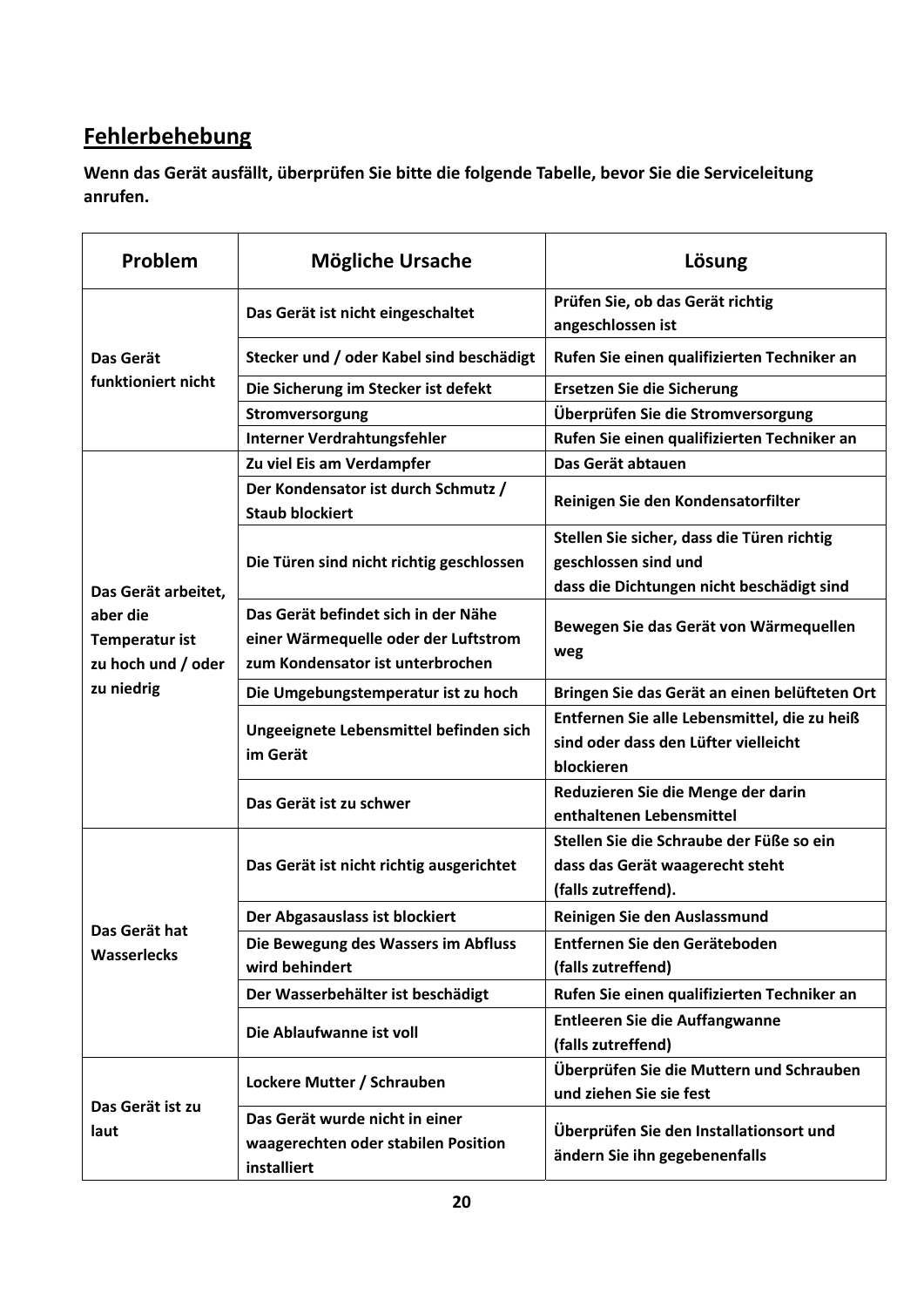# Elektrische Anschlüsse

Der Stecker muss an eine geeignete Steckdose angeschlossen werden. Dieses Gerät ist wie folgt verkabelt:

- Spannungsleitung (braune Farbe) an das mit L gekennzeichnete Terminal
- · Neutralleitung (blau) zur mit N gekennzeichneten Klemme
- Erdungslinie (grün / gelb) zu der mit E gekennzeichneten Klemme

Dieses Gerät muss mit der Erde verbunden sein.



Wenden Sie sich im Zweifelsfall an einen qualifizierten Elektriker. Die elektrischen Trennstellen müssen von Hindernissen ferngehalten werden. Wenn eine Notabschaltung erforderlich ist, muss das Gerät leicht zugänglich sein.

# **EU-Bestimmung**

Gemäß den EU-Vorschriften muss das Kühlprodukt von spezialisierten Unternehmen entsorgt werden, die alle Gase, Metall- und Kunststoffteile entfernen oder recyceln. Wenden Sie sich bezüglich der Entsorgung des Geräts an die örtliche Müllsammelbehörde. Die örtlichen Behörden sind nicht zur Entsorgung von gewerblichen Kühlgeräten verpflichtet, können jedoch möglicherweise Ratschläge zur örtlichen Entsorgung geben. Alternativ können Sie die Helpline anrufen, um Informationen zu nationalen Entsorgungsunternehmen in der EU zu erhalten.

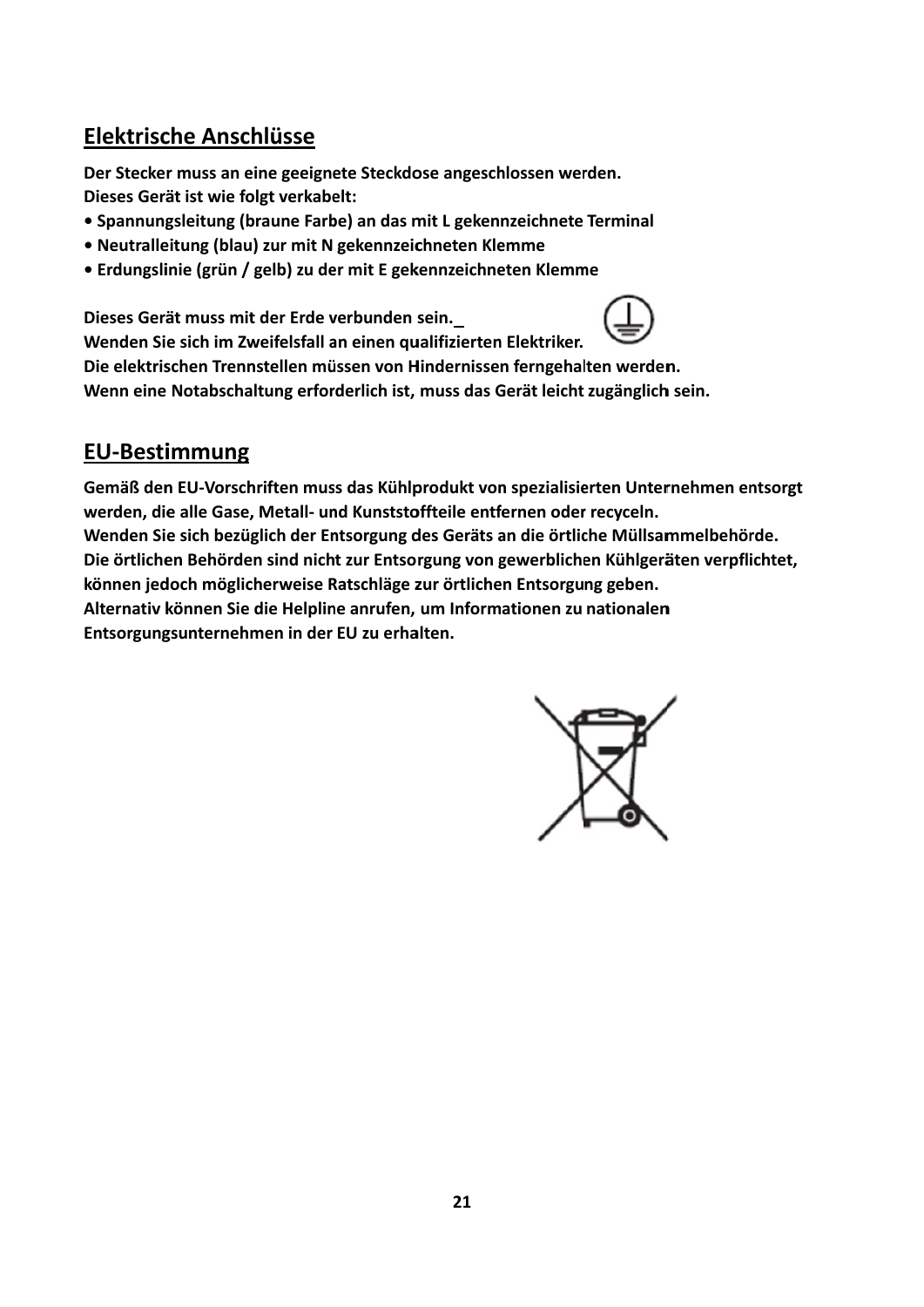Italiano

Per favore prenditi qualche minuto per leggere attentamente questo manuale.

La corretta manutenzione e il funzionamento di questa macchina fornirà le migliori prestazioni **possibili de el nostro pr odotto**

## **Suggerim menti pe er la sicur rezza**

- **Posizionare su una superficie piana e stabile.**
- · Un tecnico qualificato deve eseguire l'installazione e qualsiasi riparazione, se necessario. Non rimuovere alcun componente o pannello di servizio su questo prodotto.
- **ï Consultar re gli standa ard locali e nazionali p per conform marsi a quan nto segue:**
- **ï Legislazio one in mate eria di salut e e sicurezz za sul luogo o di lavoro**
- **ï Codici di condotta E N**
- **ï Misure an ntincendio**
- **ï Regolame entazione d dei collegam menti LEE**
- $\bullet$  Regolamento edilizio
- **ï NON usar re getti / id oropulitrici <sup>p</sup> per pulire l' 'apparecchi io.**
- **ï NON usar re l'apparec cchio all'est terno.**
- **NON** usare questo apparecchio per conservare forniture mediche.
- **ï NON utili izzare appa recchi elett trici all'inte rno dell'ap parecchio**
- **(ad esempi io riscaldato ori, gelatier ri ecc.)**
- **ï NON star re in piedi o appoggiar rsi alla base e, ai cassetti i o alle port te.**
- · NON permettere che olio o grasso entrino in contatto con i componenti in plastica o la **guarnizione e della port ta. Pulire im mmediatam mente se si v verifica un c contatto.**
- · Le bottiglie che contengono un'alta percentuale di alcol devono essere sigillate e poste **verticalmente nel frigorifero.**
- Trasportare, conservare e maneggiare sempre l'apparecchio in posizione verticale e spostarlo **tenendo la base dell'a apparecchio o.**
- **ï Spegnere e sempre e s scollegare l l'alimentazi ione prima di pulire.**
- · Tenere tutti gli imballaggi lontano dalla portata dei bambini. Smaltire l'imballaggio in **conformità à con i regol lamenti del lle autorità locali.**
- · Se il cavo di alimentazione è danneggiato, deve essere sostituito da un tecnico qualificato e **raccomand dato per evi itare ogni p ericolo.**
- · Questo apparecchio non è destinato all'uso da parte di persone (compresi i bambini) con capacità fisiche, sensoriali o mentali ridotte, o mancanza di esperienza o conoscenza, a meno che non siano stati supervisionati o istruiti sull'uso dell'apparecchio da parte di una persona responsabile della loro sicurezza. naeonnea<br>eonnea<br>aa
- · Si consiglia di testare questo apparecchio su base annuale per garantire che il prodotto rimanga **sicuro.**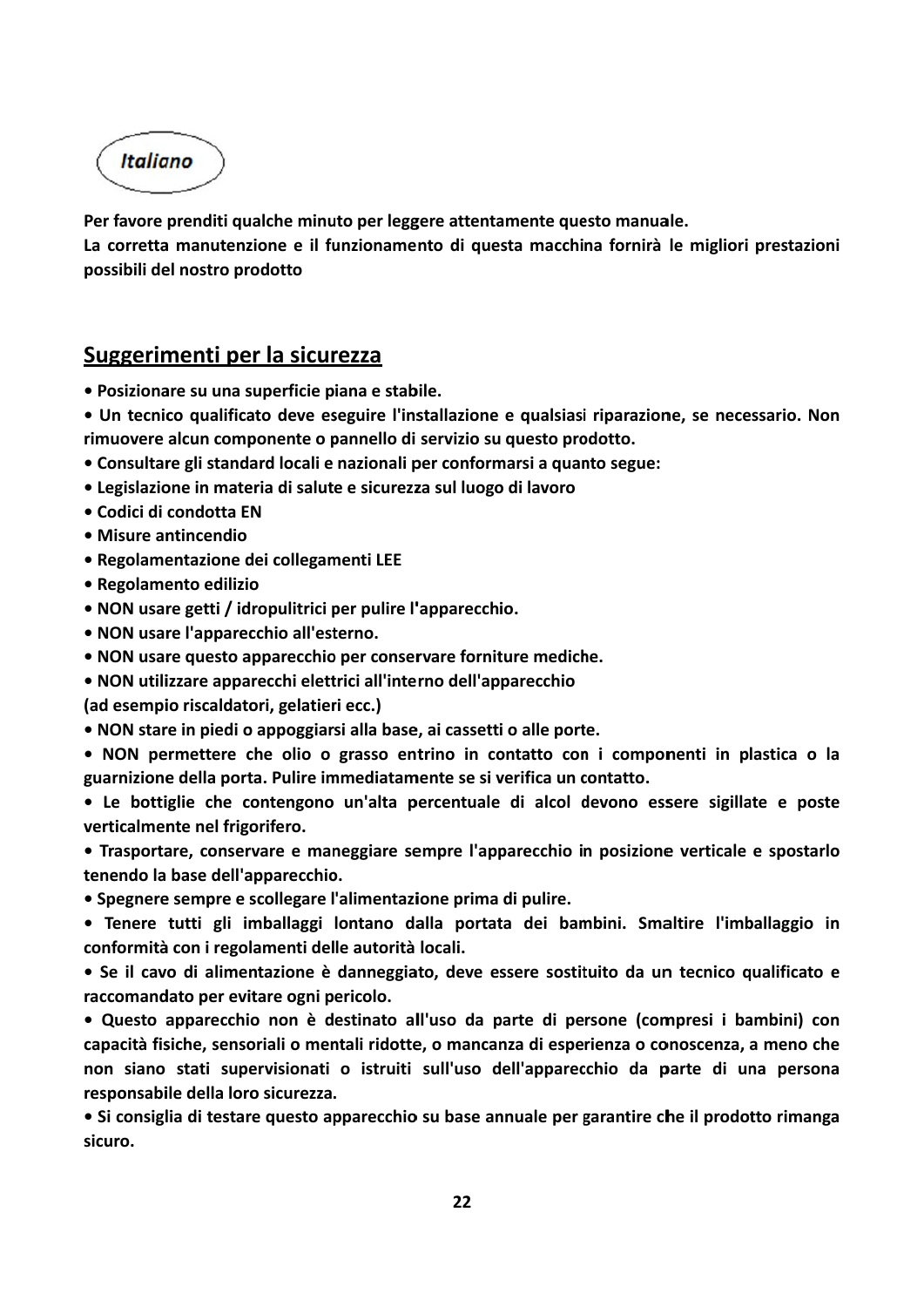

# **Attenzione Rischio di incendio**

**ï Non conservare sostanze esplosive come bombolette spray con un propellente infiammabile in questo apparecchio.**

- **ï Avvertenza: mantenere tutte le aperture di ventilazione libere da ostruzioni.**
- **L'unità non deve essere imballata senza un'adeguata ventilazione.**
- **ï Avvertenza: non utilizzare dispositivi meccanici o altri mezzi per accelerare il processo di scongelamento, diversi da quelli raccomandati dal produttore.**
- **ï Avvertenza: non danneggiare il circuito del refrigerante.**
- **ï Avvertenza: non utilizzare apparecchi elettrici all'interno dei vani portaoggetti dell'apparecchio, a meno che non siano del tipo raccomandato dal produttore.**

# **Installazione**

**Nota: se l'unità non è stata conservata o spostata in posizione verticale, lasciarla in piedi per circa 12 ore prima dell'operazione. In caso di dubbio, lasciarlo in piedi.**

**1. Rimuovere l'apparecchio dalla confezione. Assicurarsi che tutto il film plastico protettivo e i rivestimenti siano completamente rimossi da tutte le superfici.**

**2. Mantenere una distanza di 20 cm tra l'unità e le pareti o altri oggetti per la ventilazione.**

**MAI POSIZIONARE VICINO AD UNA SORGENTE DI CALORE.**

**Nota: prima di utilizzare l'apparecchio per la prima volta, pulire l'interno con acqua saponata.**

**3. Regolare i freni sulle ruote per mantenere l'apparecchio in posizione.**

# **Operativita'**

#### **Conservazione del cibo**

**Per ottenere i migliori risultati dal prodotto, segui le seguenti istruzioni:**

- **ï Conservare gli alimenti nell'apparecchio solo quando ha raggiunto la temperatura di funzionamento corretta.**
- **ï Non mettere cibi caldi o liquidi scoperti all'interno dell'apparecchio.**
- **ï Avvolgere o coprire il cibo ove possibile.**
- **ï Non ostruire le ventole all'interno dell'apparecchio.**
- **ï Evitare di aprire le porte per periodi di tempo prolungati.**

# **Accensione**

**1. Assicurarsi che l'interruttore di accensione sia impostato su [0] e collegare la presa.**

**2. Accendere la corrente [I].** 

**Viene visualizzata la temperatura corrente all'interno dell'apparecchio.**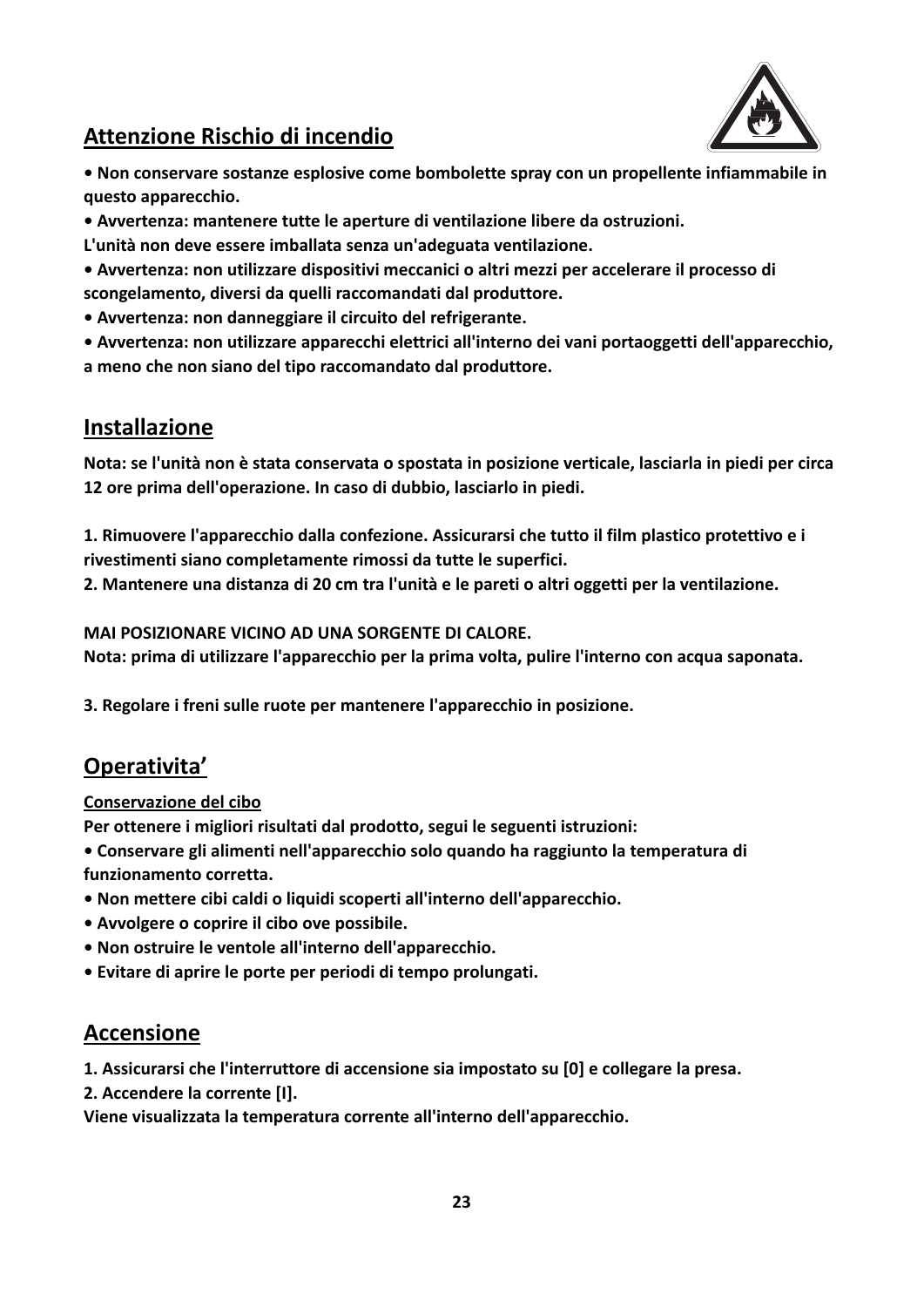# **Pannello** di controllo



# $\triangleright$  **Impostazione** della temperatura

- **1. Prem mere il tasto o SET per 3 secondi. Il display lam mpeggerà.**
- **2.** Premere i pulsanti  $\bullet$  **o**  $\bullet$  **per** selezionare la temperatura richiesta.

**3. Prem mere il tasto o SET per m memorizzare e la temper ratura.**

## $\triangleright$  **Sbrinamento** manuale

- **L'apparecchio esegue automaticamente un ciclo di scongelamento ogni sei ore.**
- · Per scongelare manualmente l'apparecchio: premere e tenere premuto il pulsante di

**sconge elamento per 2 se econdi per i iniziare uno o scongelam mento manu uale.**

**La spia a di sbrinam mento si acc cende.**

# **Selez zionare la a modali ità Refrig geratore / Conge latore**

Premere il pulsante di selezione modalità (R / F) per selezionare la modalità desiderata.

| <b>Mode</b>  | <b>Display</b> |
|--------------|----------------|
| Chiller mode | ПE             |
| Freezer mode |                |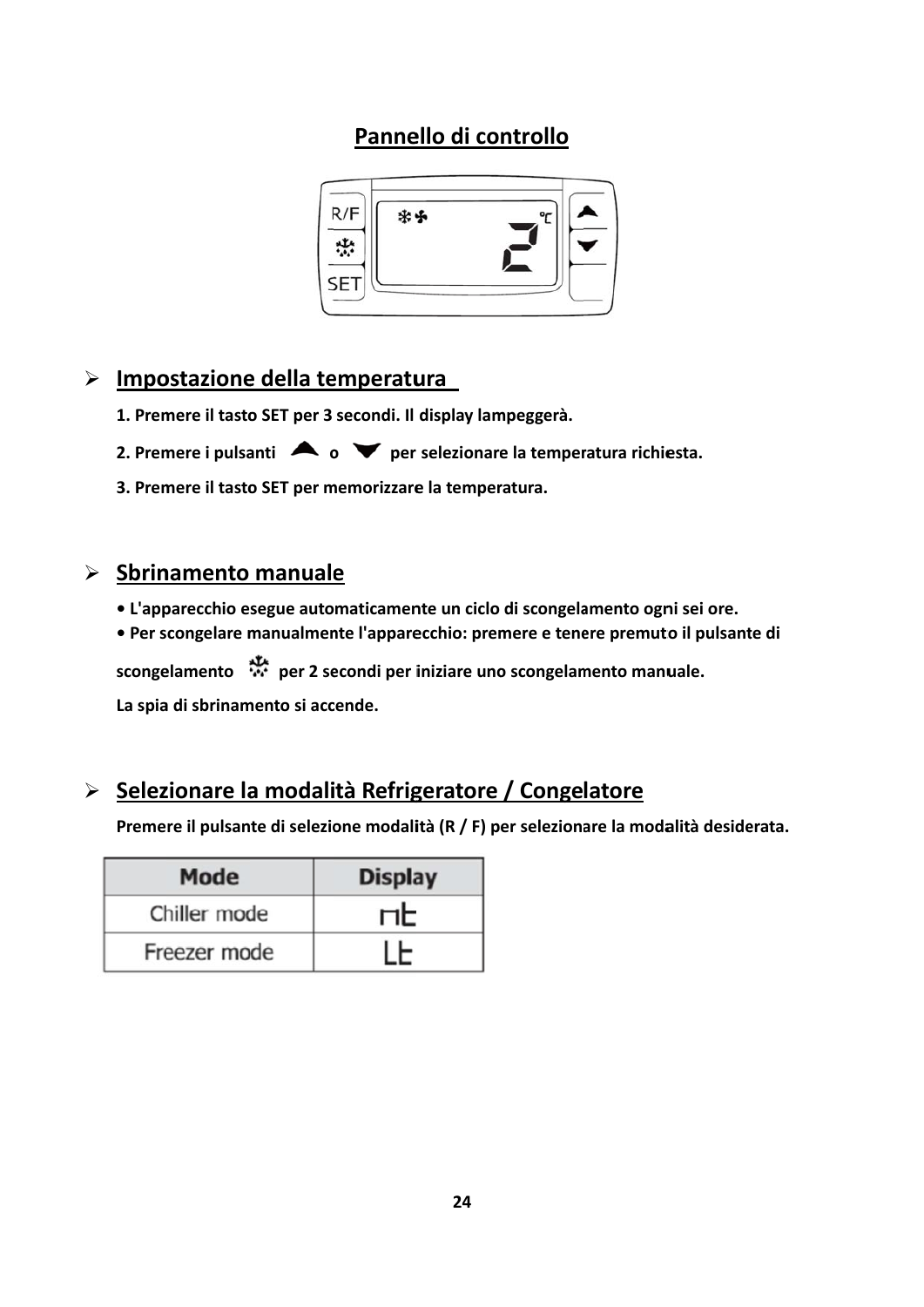# **Pulizia, cura e manutenzione**

**Effettuare uno sbrinamento completo dell'apparecchio almeno ogni 3 mesi, più spesso se necessario. Spegnere e scollegare dall'alimentazione elettrica prima della pulizia.**

- **ï Pulire l'interno dell'apparecchio il più spesso possibile.**
- **ï Non utilizzare detergenti abrasivi. Questi possono lasciare residui nocivi.**
- **ï Pulire la guarnizione della porta con acqua calda e sapone.**
- **ï Asciugare sempre a secco dopo la pulizia.**

**ï Non lasciare che l'acqua utilizzata per la pulizia attraversi il foro di scarico nella vaschetta di evaporazione.**

- **ï Prestare attenzione durante la pulizia della parte posteriore dell'apparecchio.**
- **I bordi esterni possono a volte tagliare.**
- **ï Solo un tecnico qualificato deve eseguire le riparazioni se necessario.**

#### **Cura dell'acciaio inossidabile**

**Per mantenere in ottime condizioni la superficie esterna in acciaio inossidabile del tuo articolo, ti preghiamo di considerare le seguenti informazioni:**

#### *Non fare:*

- **ï Utilizzare abrasivi o raschiatori, ecc.**
- **ï Utilizzare detergenti clorurati o acidi.**
- **ï Prevenire che qualsiasi cosa come ad es. cibo, sporco, detergenti chimici, di rimanere sulla superficie troppo a lungo e pulire subito.**
- **ï Non Lasciare che la superficie rimanga bagnata.**

#### *Fare:*

- **ï Pulire spesso.**
- **ï Utilizzare panni morbidi o pagliette di plastica.**
- **ï Utilizzare detergenti e lucidanti progettati per la pulizia dell'acciaio inossidabile.**

**ï Assicurarsi che i prodotti di pulizia siano lavati completamente e che l'acciaio sia rimasto asciutto.**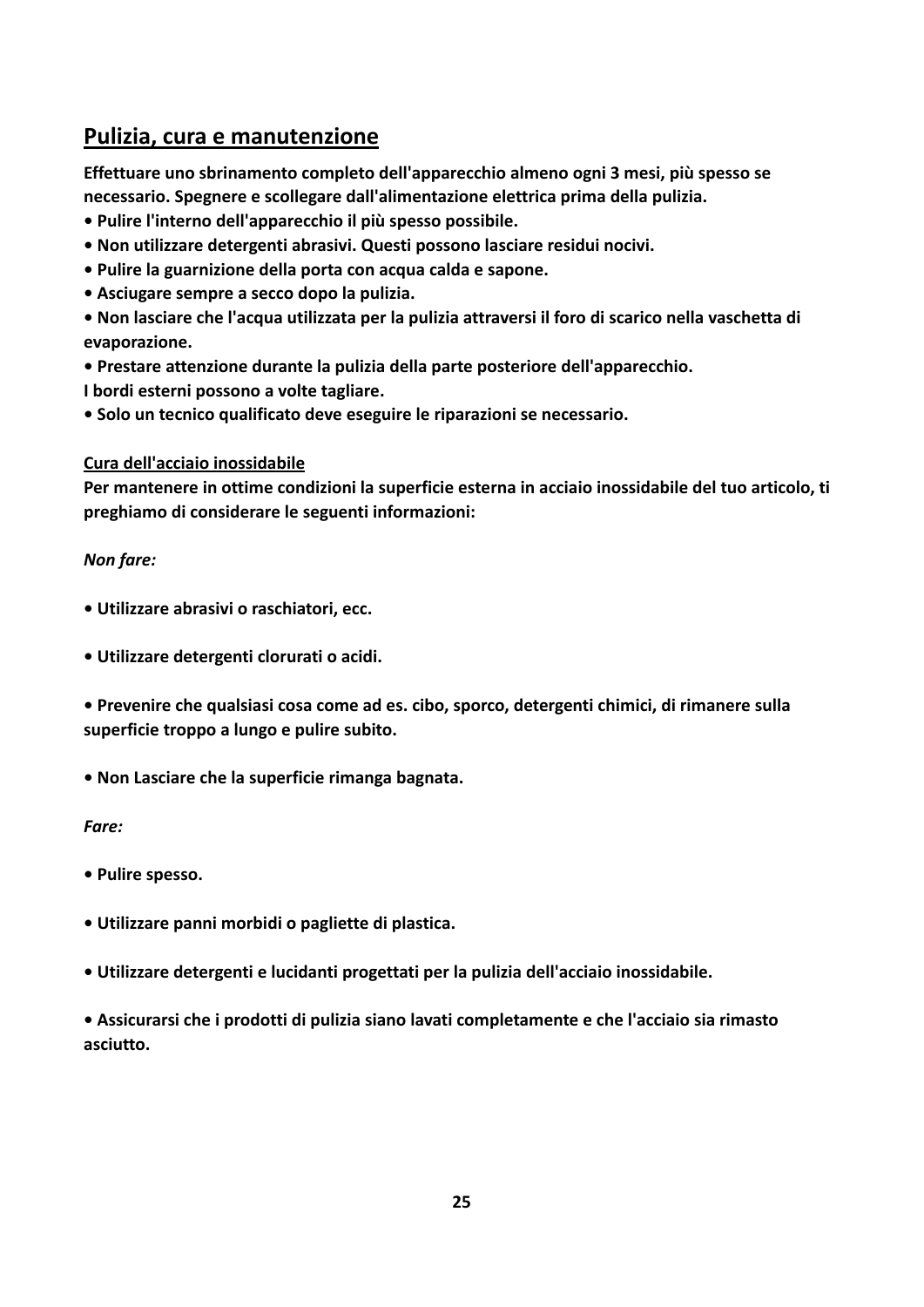# **Manutenzione ordinaria**

## Pulizia del condensatore

· Il condensatore fa parte del sistema di refrigerazione. Il condensatore richiede una pulizia settimanale.

· Scollegare sempre l'alimentazione prima di eseguire la manutenzione ordinaria.

• La mancata pulizia del condensatore ridurrà le prestazioni e la durata dell'unità e potrebbe invalidare la garanzia.

· Questi modelli hanno un filtro rimovibile che può essere pulito con un aspirapolvere o con un pennello

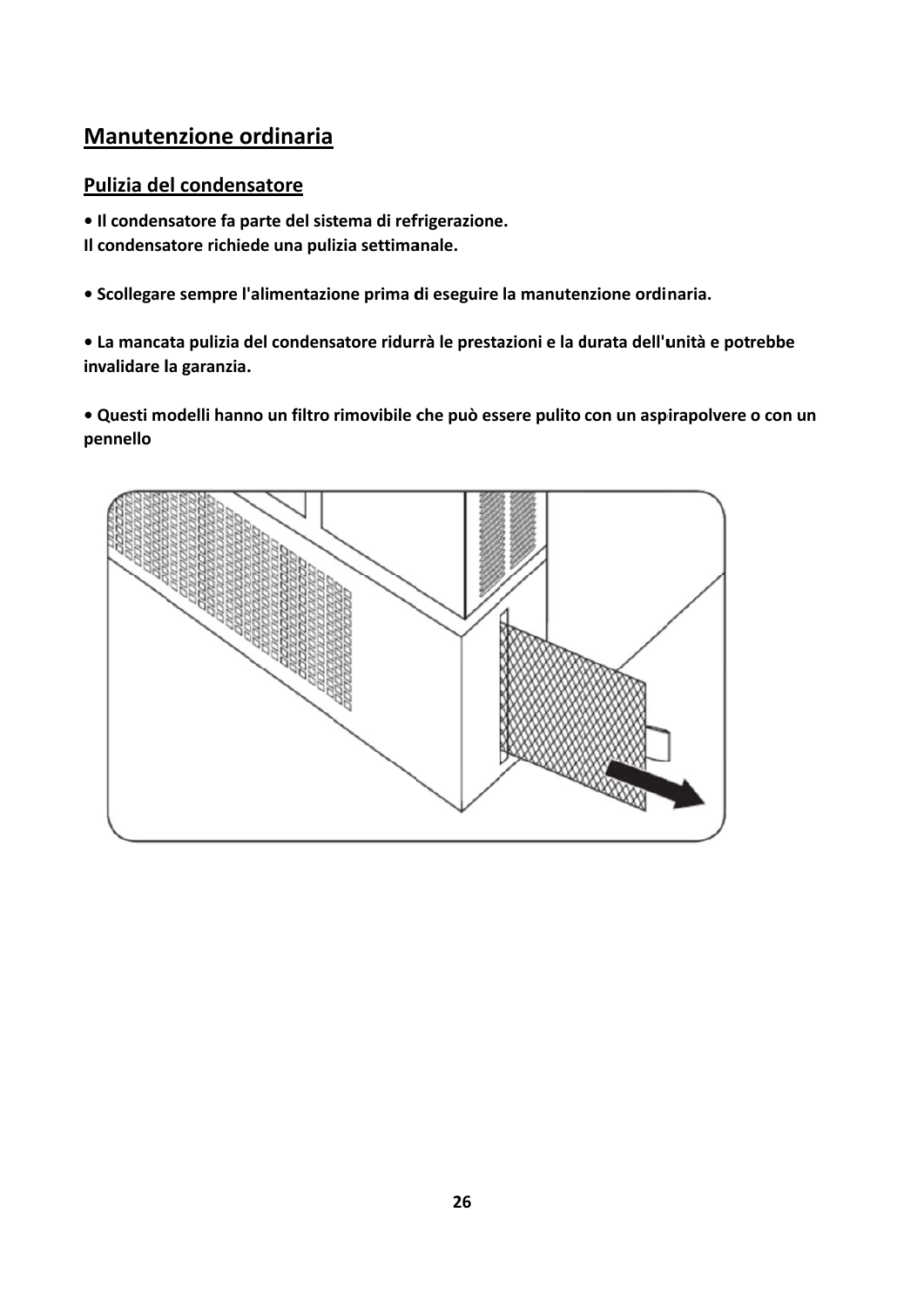# **Risoluzione dei problemi**

**Se l'apparecchiatura si guasta, si prega di controllare la seguente tabella prima di effettuare una chiamata alla linea di assistenza.**

| Problema                              | <b>Probabile causa</b>                           | <b>Soluzione</b>                                      |
|---------------------------------------|--------------------------------------------------|-------------------------------------------------------|
|                                       |                                                  | Controllare che l'apparecchio sia                     |
|                                       | L'apparecchio non e' acceso                      | correttamente collegato                               |
| L'apparecchio non                     | Spina e/o cavo sono danneggiati                  | Chiama un tecnico qualificato                         |
| e' funzionante                        | Il fusibile nella spina è guasto                 | Sostituire il fusibile                                |
|                                       | Alimentazione elettrica                          | <b>Controllare l'alimentazione</b>                    |
|                                       | Guasto al cablaggio interno                      | Chiama un tecnico qualificato                         |
|                                       | Troppo ghiaccio sull'evaparatore                 | <b>Sbrinare l'apparecchio</b>                         |
|                                       | Il condensatore e' bloccato da<br>sporco/polvere | Pulire il filtro del condensatore                     |
|                                       |                                                  | Controllare che le porte siano correttamente          |
|                                       | Le porte non sono correttamente chiuse           | chiuse e che le guarnizioni non siano                 |
|                                       |                                                  | danneggiate                                           |
| L'apparecchio e'<br>funzionante ma la | L'apparecchio si trova vicino a una fonte        | Spostare l'apparecchio lontano da fonti di            |
| temperatura e'                        | di calore o il flusso d'aria al                  | calore                                                |
| troppo alta/bassa                     | condensatore e' interrotto                       |                                                       |
|                                       | La temperatura ambiente e' troppo alta           | Spostare l'apparecchio in un posto piu'<br>ventilato  |
|                                       | Alimenti inadatti sono all'interno               | Rimuovere eventuali alimenti troppo caldi o           |
|                                       | dell'apparecchio                                 | che forse ostruiscono la ventola                      |
|                                       | L'apparecchio e' troppo carico                   | Ridurre la quantita' di cibo contenuto<br>all'interno |
|                                       | L'apparecchio non è correttamente                | Regolare la vite dei piedini per livellare            |
|                                       | livellato                                        | l'apparecchio (se applicabile)                        |
|                                       | L'uscita di scarico è bloccata                   | Pulire la bocca di scarico                            |
|                                       | Il movimento dell'acqua nello scarico            | Rimuovere il pavimento dell'apparecchio               |
| L'apparecchio ha                      | è ostruito                                       | (se applicabile)                                      |
| perdite di acqua                      | Il contenitore dell'acqua e' danneggiato         | Chiama un tecnico qualificato                         |
|                                       | La vaschetta di scarico è piena                  | Svuotare la vaschetta di scarico                      |
|                                       |                                                  | (se applicabile)                                      |
|                                       | Dado / viti allentati                            | Controllare e serrare i dadi e le viti                |
| L'apparecchio e'<br>troppo rumoroso   | L'apparecchio non è stato installato in          | Controllare la posizione di installazione e           |
|                                       | livello o in una posizione stabile               | modificarla se necessario                             |